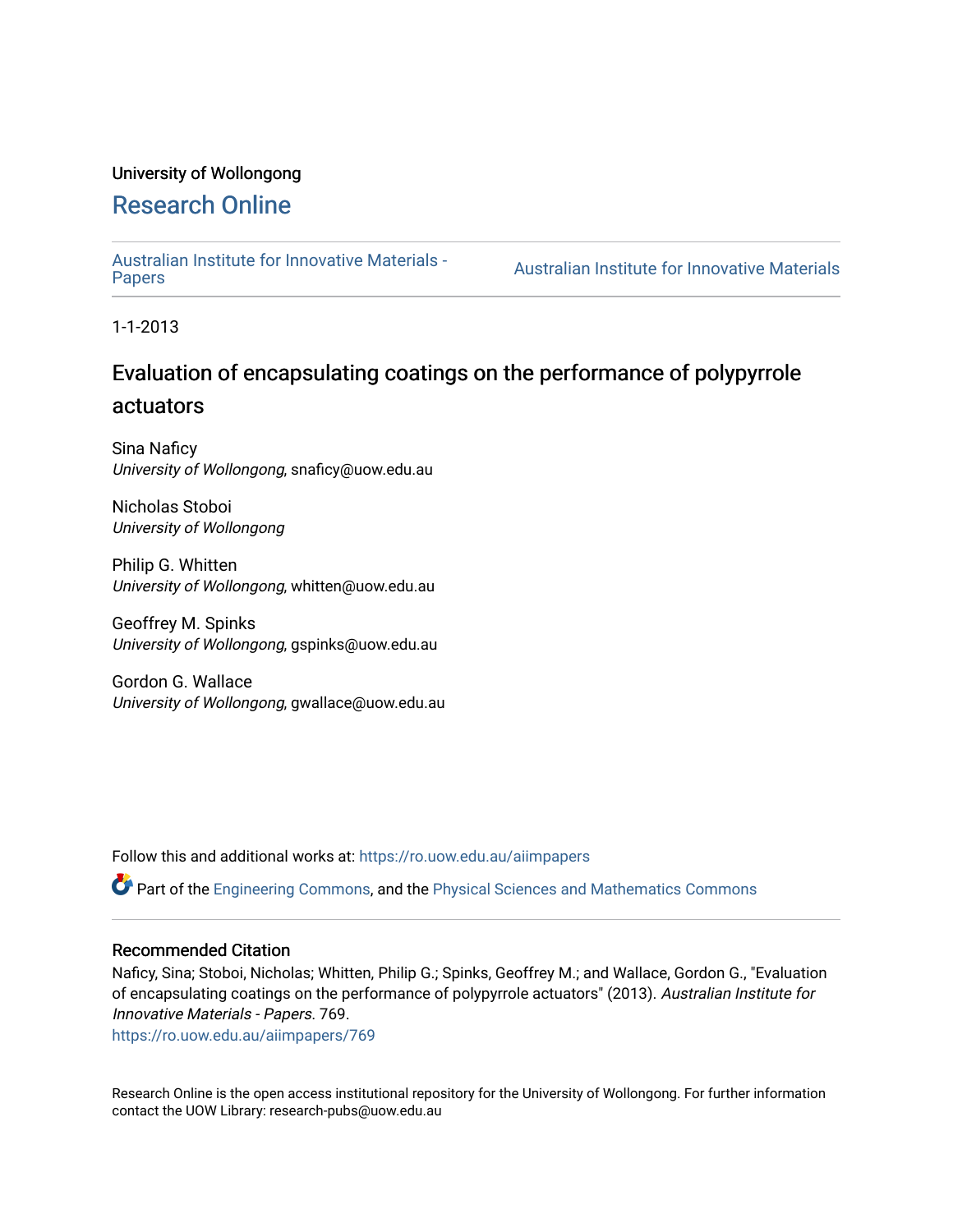# Evaluation of encapsulating coatings on the performance of polypyrrole actuators

## **Abstract**

Conjugated polymer actuators are electroactive materials capable of generating force and movement in response to an applied external voltage. Many potential biomedical and industrial applications require these actuators to operate in a liquid environment. However, immersion of uncoated conducting polymer actuators in non-electrolyte liquids greatly reduces their operating lifetime. Here, we demonstrate the use of spray coating as an effective and simple method to encapsulate polypyrrole (PPy) tri-layer bending actuators. Poly(styrene-b-isobutylene-b-styrene) (SIBS) was used as an encapsulating, compliant spray coating on PPy actuators. A significant enhancement in actuator lifetime in both air and water was observed by encapsulating the actuators. The change in stiffness and reduction in bending amplitude for coatings of different thickness was studied. A simple beam mechanics model describes the experimental results and highlights the importance of coating compliance for actuator coatings. The model may be used to evaluate other possible encapsulating materials. 2013 IOP Publishing Ltd.

## Keywords

performance, actuators, polypyrrole, coatings, evaluation, encapsulating

## **Disciplines**

Engineering | Physical Sciences and Mathematics

### Publication Details

Naficy, S., Stoboi, N., Whitten, P. G., Spinks, G. M. & Wallace, G. G. (2013). Evaluation of encapsulating coatings on the performance of polypyrrole actuators. Smart Materials and Structures, 22 (7), 075005-1-075005-8.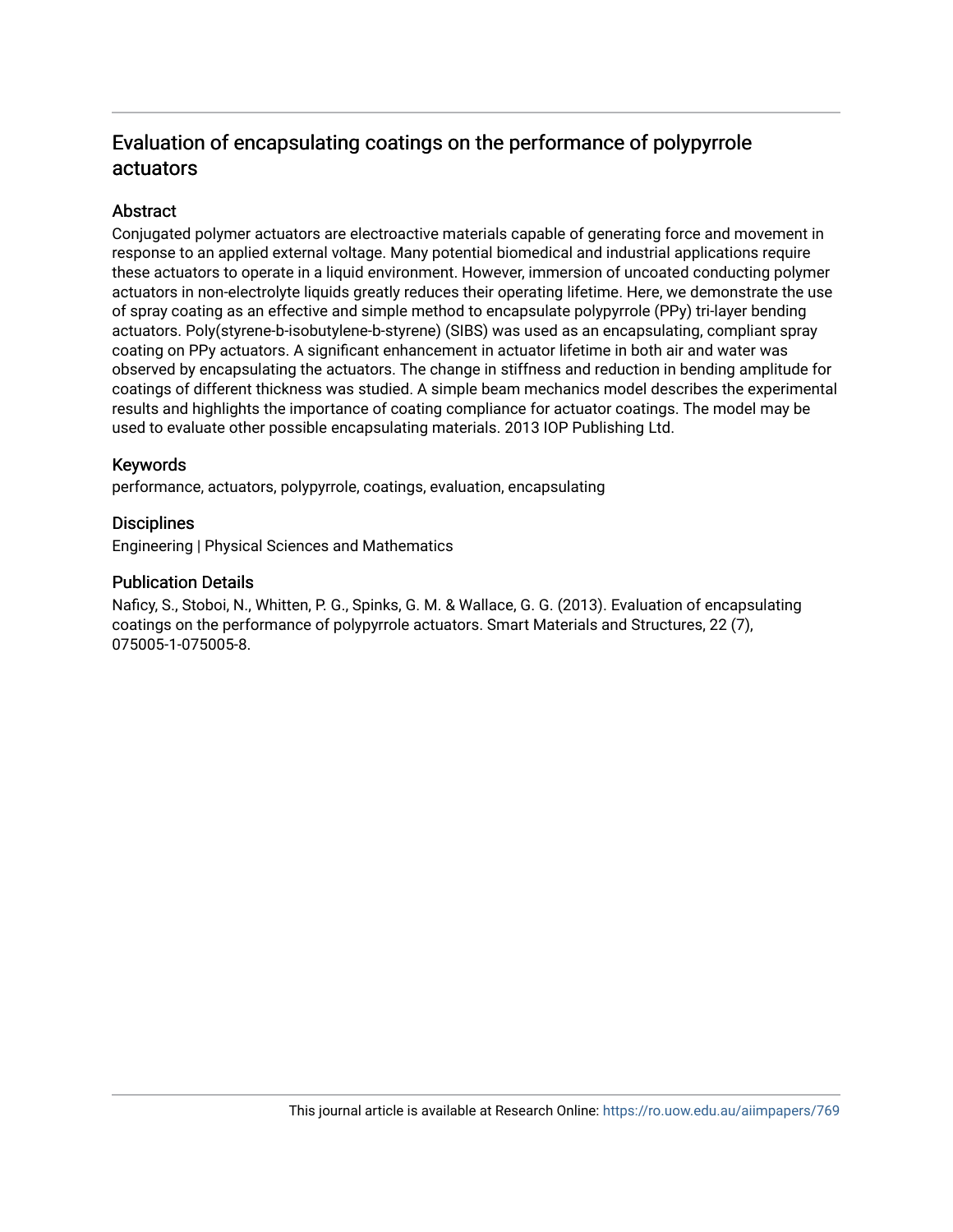# **Evaluation of encapsulating coatings on the performance of polypyrrole actuators.**

### **Sina Naficy, Nicolas Stoboi, Philip G. Whitten, Geoffrey M. Spinks\* and Gordon G. Wallace**

ARC Centre of Excellence in Electromaterials Science and Intelligent Polymer Research Institute, University of Wollongong, Wollongong, NSW, 2522, Australia

Email: gspinks@uow.edu.au

### **Abstract**

Conjugated polymer actuators are electroactive materials capable of generating force and movement in response to an applied external voltage. Many potential biomedical and industrial applications require these actuators to operate in a liquid environment. However, immersion of uncoated conducting polymer actuators in non-electrolyte liquids greatly reduces their operating lifetime. Here, we demonstrate the use of spray coating as an effective and simple method to encapsulate polypyrrole (PPy) tri-layer bending actuators. Poly(styrene-b-isobutylene-b-styrene) (SIBS) was used as an encapsulating, compliant spray coating on PPy actuators. A significant enhancement in actuator lifetime in both air and water was observed by encapsulating the actuators. The change in stiffness and reduction in bending amplitude for coatings of different thickness was studied. A simple beam mechanics model describes the experimental results and highlights the importance of coating compliance for actuator coatings. The model may be used to evaluate other possible encapsulating materials.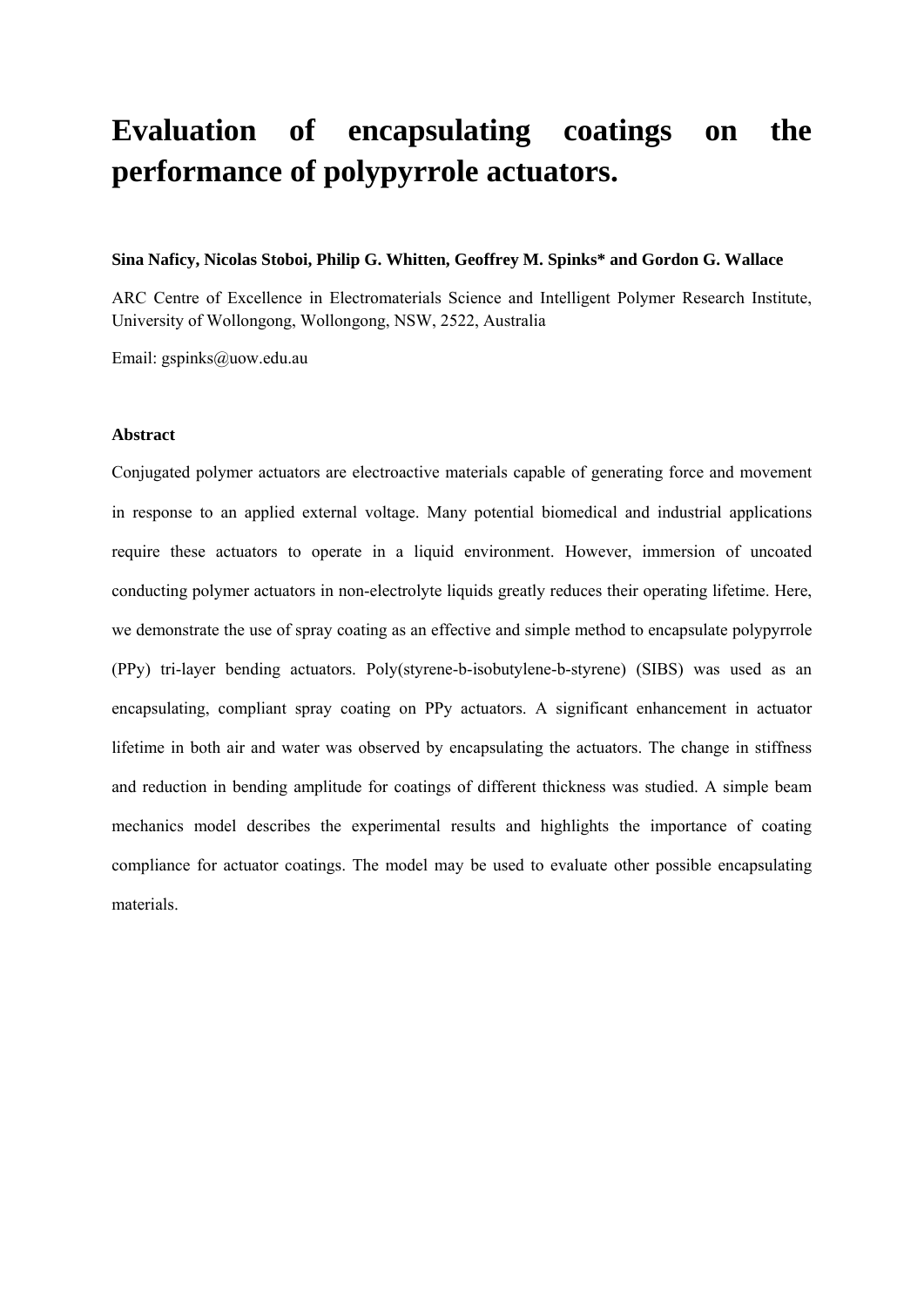#### **1. Introduction**

The use of conducting polymer actuators to generate biomimetic movements for biomedical and industrial applications has been extensively reviewed [1,2]. Some of the features that make the conjugated polymer actuators attractive for these applications include a large actuation strain (up to 20 %), high generated stress ( $\sim$  5 MPa), suitable mechanical properties (modulus  $\sim$  0.2–3 GPa, tensile strength  $\sim$  30–120 MPa), low operational voltage ( $\sim$  1 V), and ease of fabrication [3].

Conducting polymer actuators are typically operated electrochemically and need an electrolyte to operate. Actuation of bi-layer conjugated polymers (conjugated polymer films on flexible electrodes) has been successfully demonstrated when fully immersed in different aqueous solutions [4,5] as well as in blood plasma, urine, and cell culture medium [6]. On the other hand, dry state bending actuators, i.e. wet or plasticised bending actuators synthesized in an electrolyte but operating in air, were fabricated based on a tri-layer configuration in which two conjugated polymer films are laminated on either side of a polymer electrolyte film [7–10]. Possible applications of dry conjugated polymer actuators (with different configurations) in various biomedical devices such as steerable catheters [11,12], robotic fish [13] and cochlear implants [14] were reported previously. Although the actuators were capable of operating in air for reasonable times, the performance deteriorated as soon as solvent evaporated from the system. The use of less volatile solvents (e.g. propylene carbonate) can extend the lifetime in air, but does not resolve the problem completely, especially in the case of microactuators where solvent evaporation takes place much faster. To address the adverse effect of solvent evaporation from the system, conjugated polymer actuators were manufactured using ionic liquids [15,16] or solid electrolytes [17]. The cyclic lifetime and stability of actuators enhanced significantly when an ionic liquid was used as the electrolyte compared to propylene carbonate based electrolytes [15] and operation in air of up to  $10^4$  cycles (1 Hz) was demonstrated [16]. Although enhanced performance was achieved, the actuation remained slow as a result of limited ionic mobility in ionic liquids and solid polyelectrolytes compared to the less viscous liquid electrolytes. Very short operating lifetimes were achieved when these actuators were immersed in liquid (such as water) because of the loss of the electrolyte. Moreover, it is desirable to encapsulate actuators that are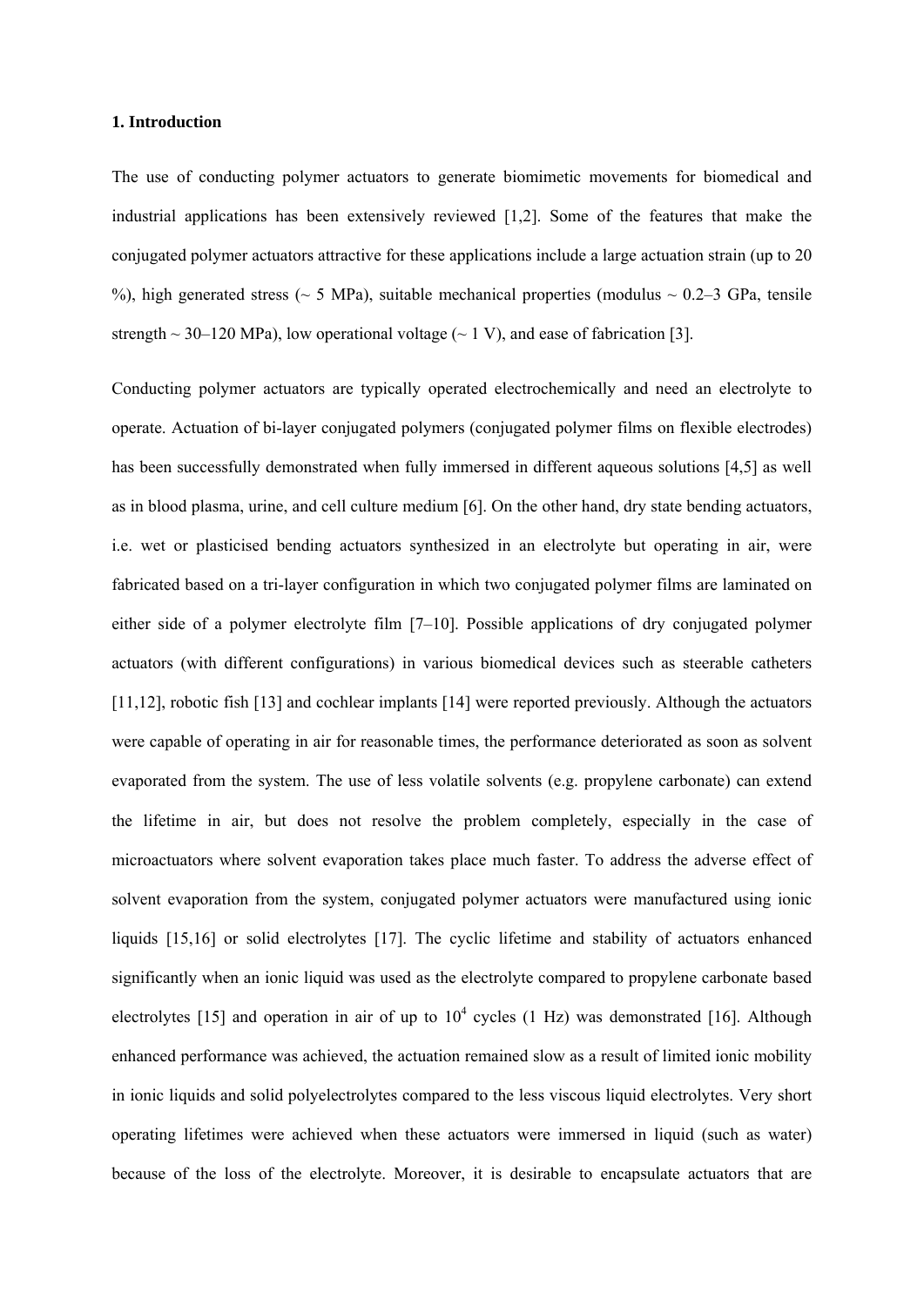intended to be used in biomedical applications to ensure the safety of the procedure. As a result, finding a way to effectively seal actuators within a biocompatible material is crucial to broaden the biomedical application of actuators.

Previous studies have investigated encapsulating materials for conducting polymer actuators with limited success. Thin polyethylene film was firstly used to encapsulate polypyrrole (PPy) actuator films embedded within a doped agar gel as a solid electrolyte [18]. Linear actuation in air of such PPy actuators under a 2 MPa applied stress was demonstrated, showing a considerable deterioration in actuation performance after a few cycles of actuation. In another study, Scotch tape and petroleum jelly were used for encapsulation of PPy tri-layer actuators operating in water [19]. It was found that the Scotch tape increased the stiffness of the actuators and resulted in a dramatic loss in tip displacement. On the other hand, while petroleum jelly applied to the outside of actuators did not show any undesirable effect on the stiffness of actuators, stable performance with no degradation was only observed within the first 10 min of operation when immersed in water. A slow reduction in oscillation amplitude was reported after this short period. Other alternatives of barrier coatings such as Opticlean, Teflon wax, and Teflon silicon lubricant were also investigated for their effectiveness in enhancing the lifetime of tri-layer PPy actuators in water [20]. In general, when is immersed in water, none of the painted coatings mentioned above could provide a sufficient barrier to prevent the leaching of electrolyte (i.e. propylene carbonate) out or the diffusion of water into the actuators.

In this paper, a simple technique to address the encapsulation problem of tri-layer actuators is presented. A simple spray coating was employed to apply poly(styrene-*b*-isobutylene-*b*-styrene) (SIBS) on tri-layer PPy actuators. SIBS is a tri-block copolymer where two end blocks are polystyrene (PS) and the middle block is polyisobutylene (PIB). The polymer is a biocompatible thermoplastic elastomer with FDA approval that is currently used commercially for biomedical applications [21]. At room temperature, PS remains below its glass transition temperature and forms glassy spherical domains within an elastomeric PIB matrix. PIB itself is an elastomer notable for low diffusion of small molecules [22]. Spray coating was chosen since it is a fast and simple technique to apply gel coatings with various thicknesses, and unlike dip coating there is no direct contact taking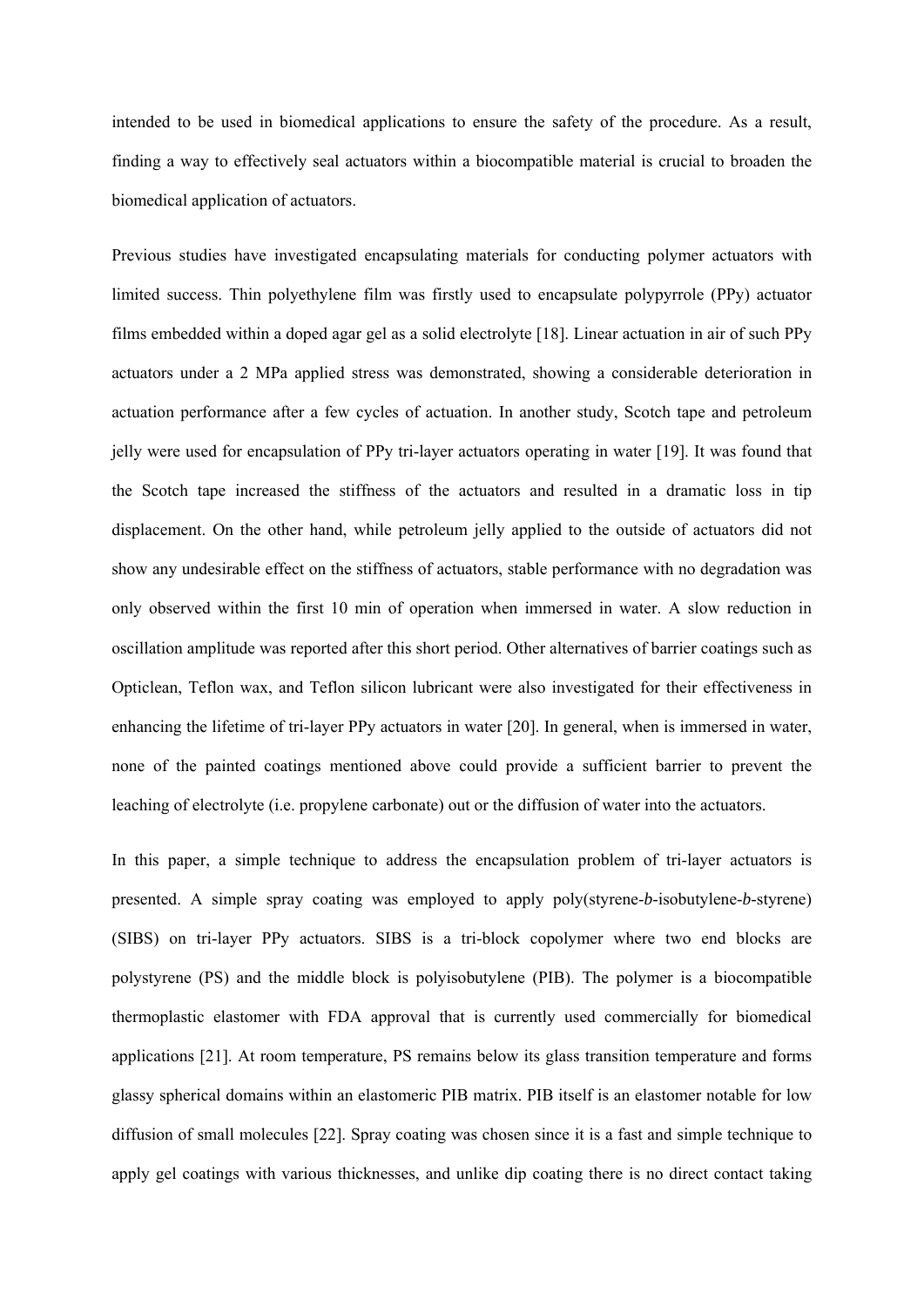place between the substrate and the coating solution. Of note, the viscosity of the gel coating when it coats the actuator is sufficiently high to prevent flow of the polymer, whilst being sufficiently low to bond with itself to form a pore free coating prior to drying.

### **2. Experimental**

A schematic representation of a PPy tri-layer actuator is shown in figure 1(a). In brief, PPy was electrochemically polymerized on both sides of a gold sputter coated poly(vinylidene fluoride) (PVDF) film (thickness 110  $\mu$ m, average pore size 0.45  $\mu$ m, Sigma-Aldrich). When wet in a 0.1 M electrolyte solution of lithium trifluoromethanesulfonimide (Li<sup>+</sup>TFSI<sup>-</sup>) (3M Co.) in propylene carbonate (Sigma-Aldrich), PVDF acts as an electrolyte reservoir for the electroactive PPy outer layers. To electrically connect the tri-layer actuators to a power source, small neodymium magnets (4 mm in diameter, 0.5 mm thick) with a gold coating were used. Before gold sputter coating the magnets, copper wires were attached to the magnets using silver paint (SPI Paint).

SIBS was kindly provided by Boston Scientific Corporation (80000–130000 g mol<sup>-1</sup>). The stability of SIBS in water and propylene carbonate was characterised. SIBS was hot pressed forming  $a \sim 2$  mm thick sheet. Dumb-bell-shaped test pieces were cut from the SIBS sheet with a shape of ISO 37 Type 2. The mass, length and thickness of the cut SIBS samples were measured in air and prior to immersion in water or propylene carbonate for 2 weeks. Following the immersion, the SIBS samples mass and dimension were measured again and then subjected to a tensile test (Instron).

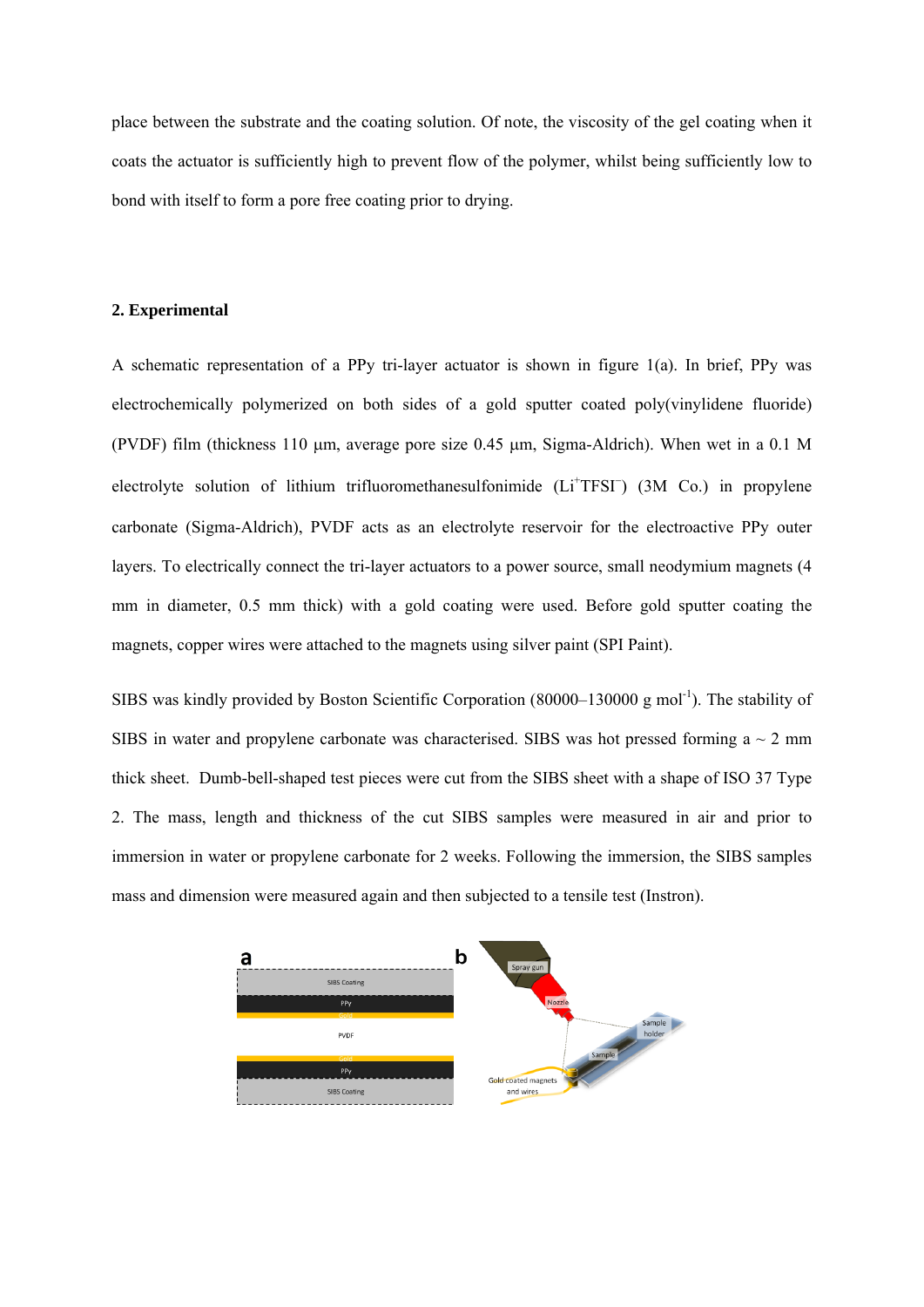**Figure 1.** (a) Schematic representation of a tri-layer actuator with SIBS coating. (b) Experimental set up used for spray coating.

Various SIBS concentrations in toluene (Burdick & Jackson) (5, 10, and 15  $\%$  w/w) were used for spraying. A commercially available hand-held airbrush (Aztek A4709) was employed in a configuration shown in figure 1(b). A high flow nozzle designed for spraying lacquer was used. A pressure regulator was used to control the pressure of supplied compressed air fed to the airbrush. The angle and distance of spraying was kept constant for all experiments at, respectively, 90 $^{\circ}$ , and 100 mm. A simple stage was designed to hold samples during the spraying process. To optimize the spraying parameters, preliminary experiments were performed on pH strips followed by immersing the coated pH strips in a 10 mM NaOH solution. The coated pH strips were then visually examined for any colour change caused by NaOH penetration through the SIBS coating during the immersion. To resemble the wet tri-layer actuators, pH strips were fully immersed in propylene carbonate before spray coating. The quality of coating was investigated using the above technique to select the best spraying pattern that resulted in pinhole-free coatings. When sequential spraying was used, the nozzle tip was washed with toluene after each sequence of spraying to prevent clogging and undesirable SIBS fibrous strand formation.

Actuation of uncoated and coated tri-layer actuators was studied by generating a square wave voltage signal  $(-1)$  to  $+1$  V) at 1 Hz, using a function generator and a potentiostat (Princeton Applied Research) operating in two electrode mode. The voltage was applied to the actuators using the copper wires attached to the gold coated magnets. Actuator displacement was monitored using a laser displacement sensor (NCDT1700, Micro-Optronic) with 2.5 kHz bandwidth, 10 mm measurement range and 0.5 µm resolution. The laser sensor was connected to an e-corder data logger (ED 410, eDAQ) to convert voltage output to displacement. For each experiment voltage, current, and displacement were recorded using e-DAQ Chart software. Actuation was performed in air and immersed in water. The actuation set up is shown schematically in figure 2.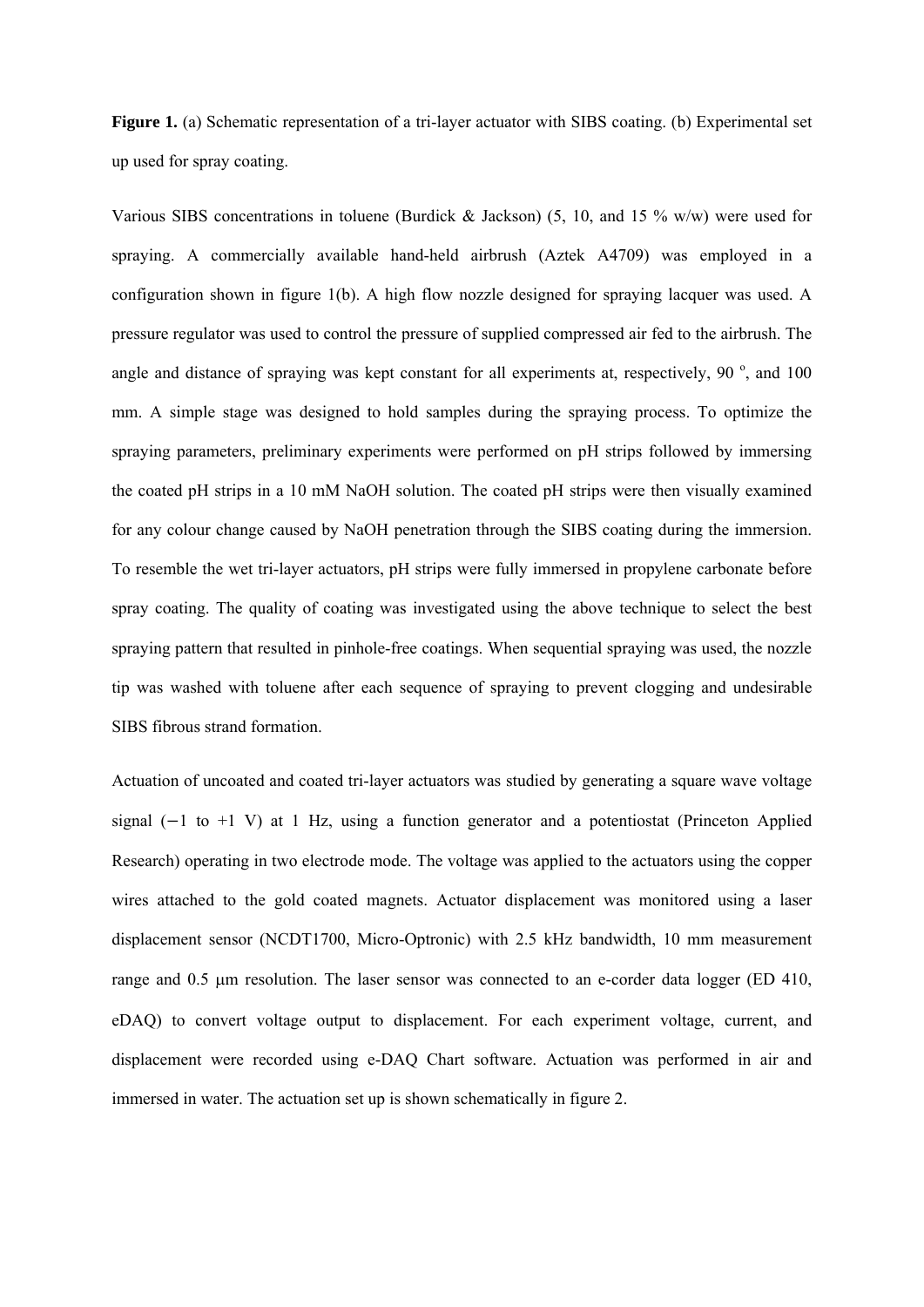

**Figure 2.** Schematic illustration of actuation experiment set up. WE: working electrode, CE: counter electrode, RE: reference electrode.

### **3. Results and Discussions**

No changes to length or mass of dumb-bell-shaped SIBS samples were observed following immersion in water or propylene carbonate for 2 weeks. Within experimental variation, no changes to SIBS tensile properties were observed following immersion in water or propylene carbonate for 2 weeks (Supporting Information). Hence, it was determined that SIBS is stable in both water and the electrolyte used for tri-layer bending actuators reported here.

The effect of SIBS concentration was studied by spraying 5, 10 and 15 % w/w SIBS in toluene using different nozzles. For the 5 %  $w/w$  solution, a long total spraying time was required to achieve a suitable coating on the propylene carbonate-soaked pH strips with no visual colour change after immersing in NaOH solution. The 15 % w/w solution did not produce consistent coatings with fibrous SIBS strands formed during the spraying process even when short spraying times (less than 10 seconds) were used. Since the 10 % w/w SIBS solution resulted in reproducible good-quality coatings on propylene carbonate-soaked pH strips over short time periods, this concentration was selected for the remaining experiments. The measured mass flow rates were found to increase linearly with applied pressure for each nozzle. The nozzle with the highest flow rate and consistency was selected to undertake the rest of the experiments.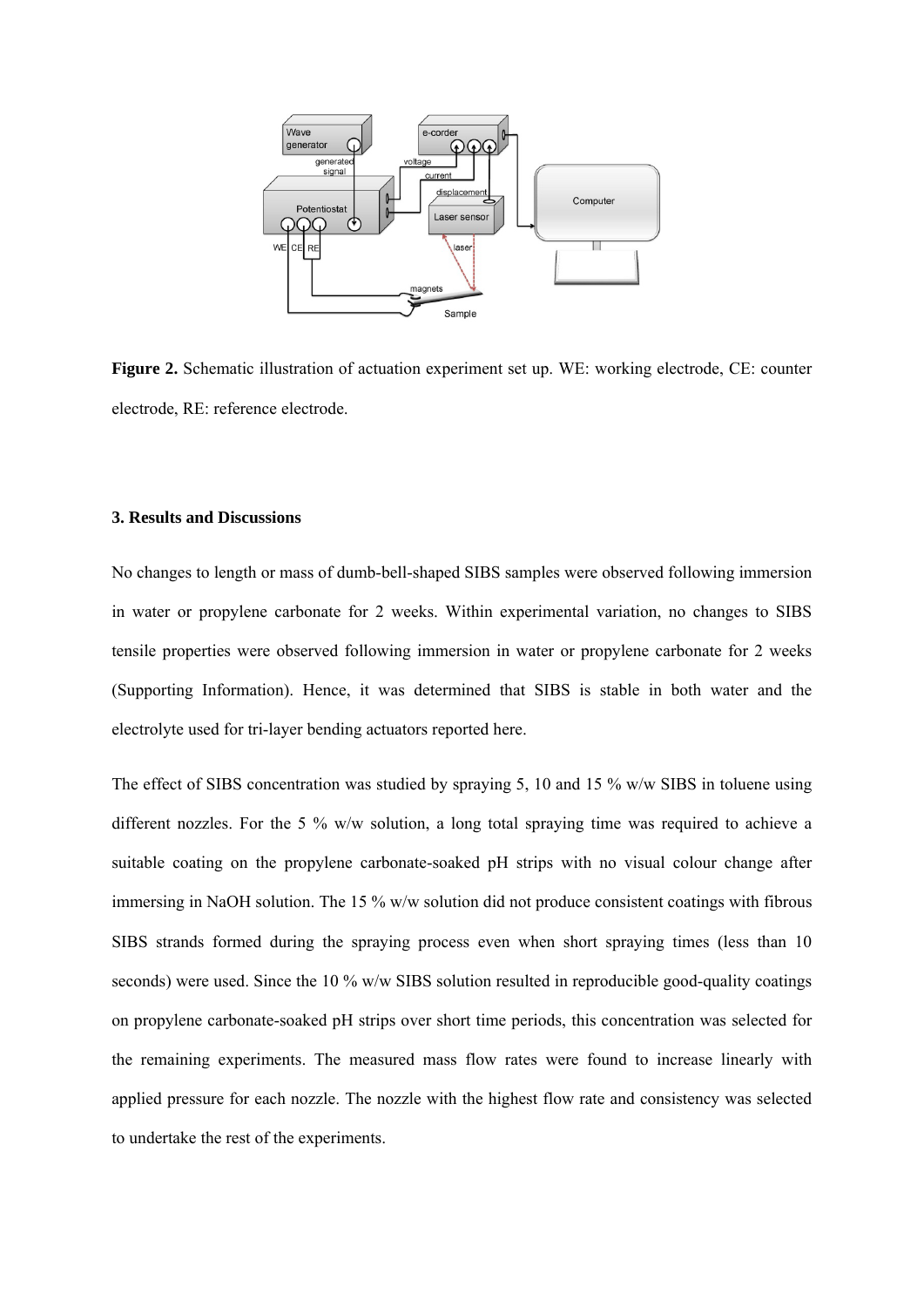In addition to the effect of SIBS concentration, pressure and nozzle type, the spraying pattern was also investigated to achieve adequate coatings. It was found that a sequential spraying routine in which spraying was performed on each side of the sample followed by drying time intervals to allow the solvent to evaporate could yield in high quality coatings. Thus, the selected spraying routine for the tri-layer actuators was as follows: first, an initial layer of SIBS was sprayed for 10 seconds on each side of the actuators with a 2 minute interval. Then, subsequent sprayings were applied for 3–5 seconds on each side of the actuators. The interval time between each spraying was 2 minutes. Coating thickness could be controlled by the number of spray applications used. From these preliminary experiments on pH strips it was found that a minimum of three sprayings on each side was required to produce a pinhole-free coating. SIBS solution was separately applied to the edges and the tip of the actuators using a 1 mm glass rod to transfer the solution onto the surface. The final spraying routine parameters used for tri-layer actuators are listed in table 1. Photographs of poly(pyrrole) tri-layer actuators before and after spray coating are shown in figure 3 along with crosssectional scanning electron micrographs of the SIBS spray coated actuators (JEOL, JSM7500FA). The coatings appeared to be dense with no apparent pin-holes in the coating layer.

**Table 1.** Spraying parameters used to produce coating on tri-layer actuators.

| SIBS concentration Pressure Distance Angle Initial spray time |          |                  |            |        | Sequential spray time |
|---------------------------------------------------------------|----------|------------------|------------|--------|-----------------------|
| $10\%$ w/w                                                    | $20$ psi | $100 \text{ mm}$ | $90^\circ$ | 10 sec | $3 - 5$ sec           |

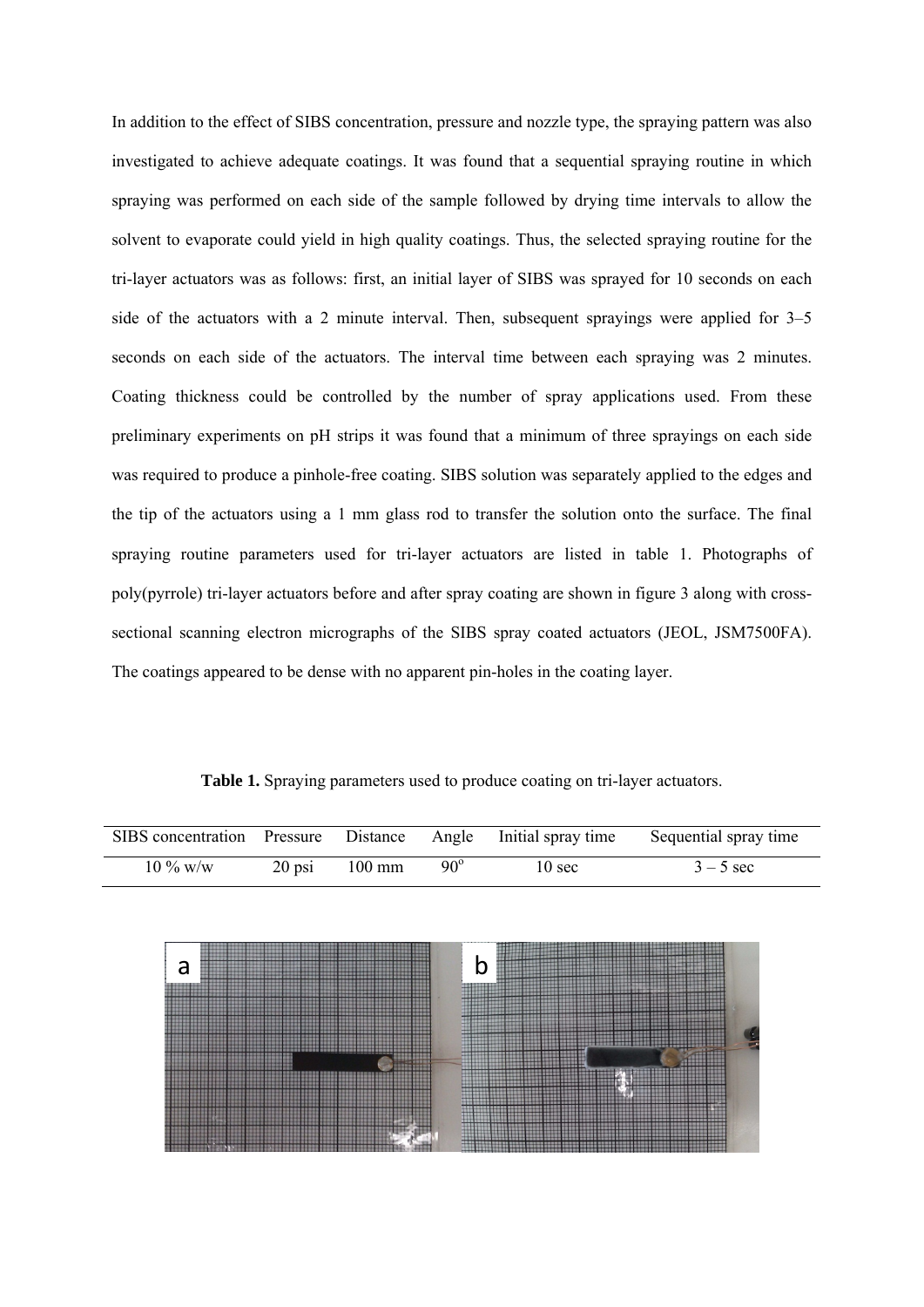

Figure 3. Photographs of an uncoated (a), and a spray coated sample (b). (c, d) Cross section microstructure of a SIBS coated PPy tri-layer actuator. In (c) the SIBS coating was detached from the left hand side of the sample during cryofracturing. Scale bar is  $10 \mu m$  (c, d).

For each sample the coating thickness and density were determined. The coating density was calculated based on the mass of SIBS deposited on one side of the sample per unit area. Coating thickness was defined as the thickness of coating applied on one side of the sample using a micrometer and the SEM. figure 4 plots the coating thickness as a function of coating density for increasing number of spray applications. The slope of the linear fit provides an estimate of SIBS density (see Supporting Information) as  $0.95$  mg mm<sup>-3</sup>, which falls between that of PS  $(1.05-1.06$  mg mm<sup>-3</sup>) and PIB (0.913 mg mm<sup>-3</sup>) [23].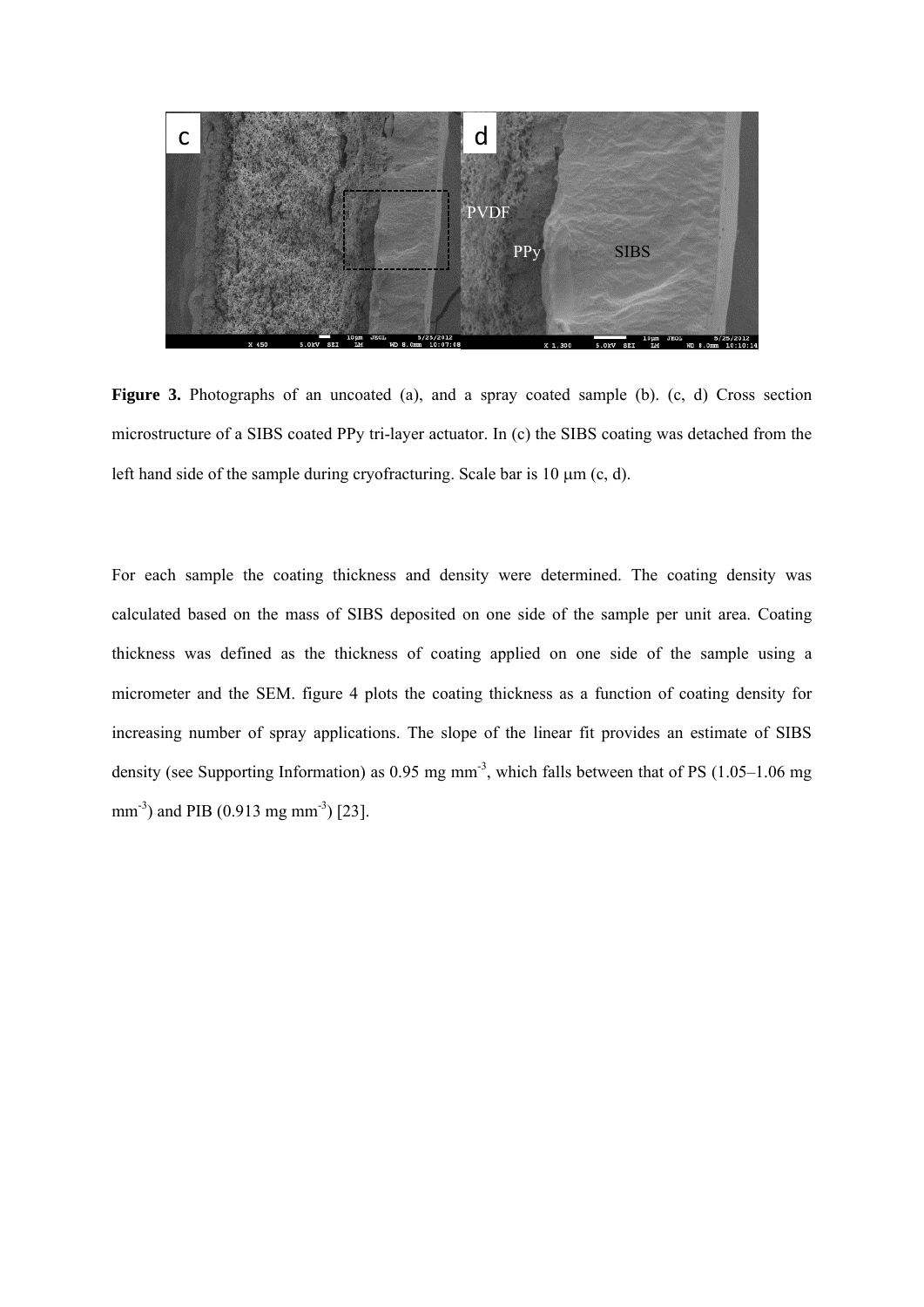

Figure 4. Coating thickness as a function of coating density for increasing number of spray coatings applied.

The effect of the SIBS coating on the operating lifetime of the PPy actuators was investigated by monitoring the tip displacement during voltage cycling. Previous work has shown that tip displacement increases with a higher input voltage [24] and lower frequency [25]. In the present study all samples tested in air were continuously evaluated by applying a square wave potential  $(-1 \text{ to } +1)$ V, 1 Hz) and recording the actual displacement over the course of the experiment (see Supporting Material). The same procedure was also used for the coated actuators tested in water. However, the uncoated samples were unstable in water so that the laser sensor would not remain in focus. These samples were intermediately immersed in and then removed for actuation testing in air under the same condition mentioned above. The displacement was measured by focusing the laser on the same spot each time. Thus, the uncoated samples were immersed in water for one minute, removed from the water and actuated for one minute before being returned to the water.

The retained displacement as a function of actuation cycle for both uncoated and coated actuators operating in air and in water is illustrated in figure 5(a). The retained displacement is the ratio of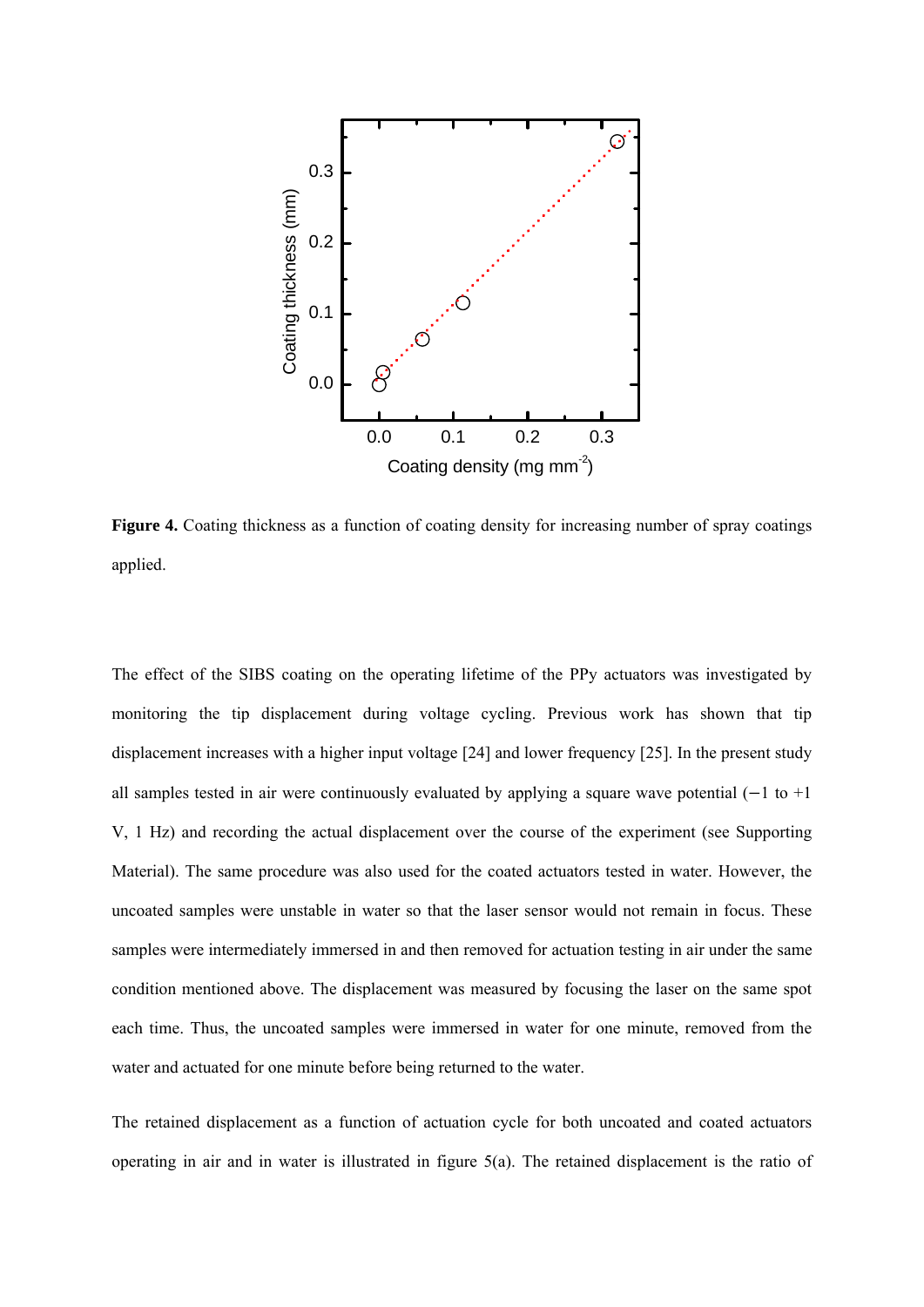actuator displacement in each cycle to the initial displacement expressed as a percentage. As shown in figure 5(a), the mid-life of actuators at which the displacement dropped by 50 % during the test was 180, 7180, 27000, and 92700 cycles for, respectively, uncoated actuator in water, uncoated actuator in air, coated actuator in water (coating density 0.129 mg mm-2), and coated actuator in air (coating density 0.093 mg mm<sup>-2</sup>). The most impressive enhancement in the performance was achieved when spray coated samples were compared with uncoated samples and operating in water. More than 100 times improvement was observed in the number of cycles to reach the half-life. While it takes only a few minutes for an uncoated actuator operating in water to lose 50 % of its initial displacement, a SIBS coated actuator operating in water under the same conditions can operate continuously for more than 7 hours before reaching that point. More interestingly, the overall performance of coated samples actuating in water was superior to the uncoated samples actuating in air.

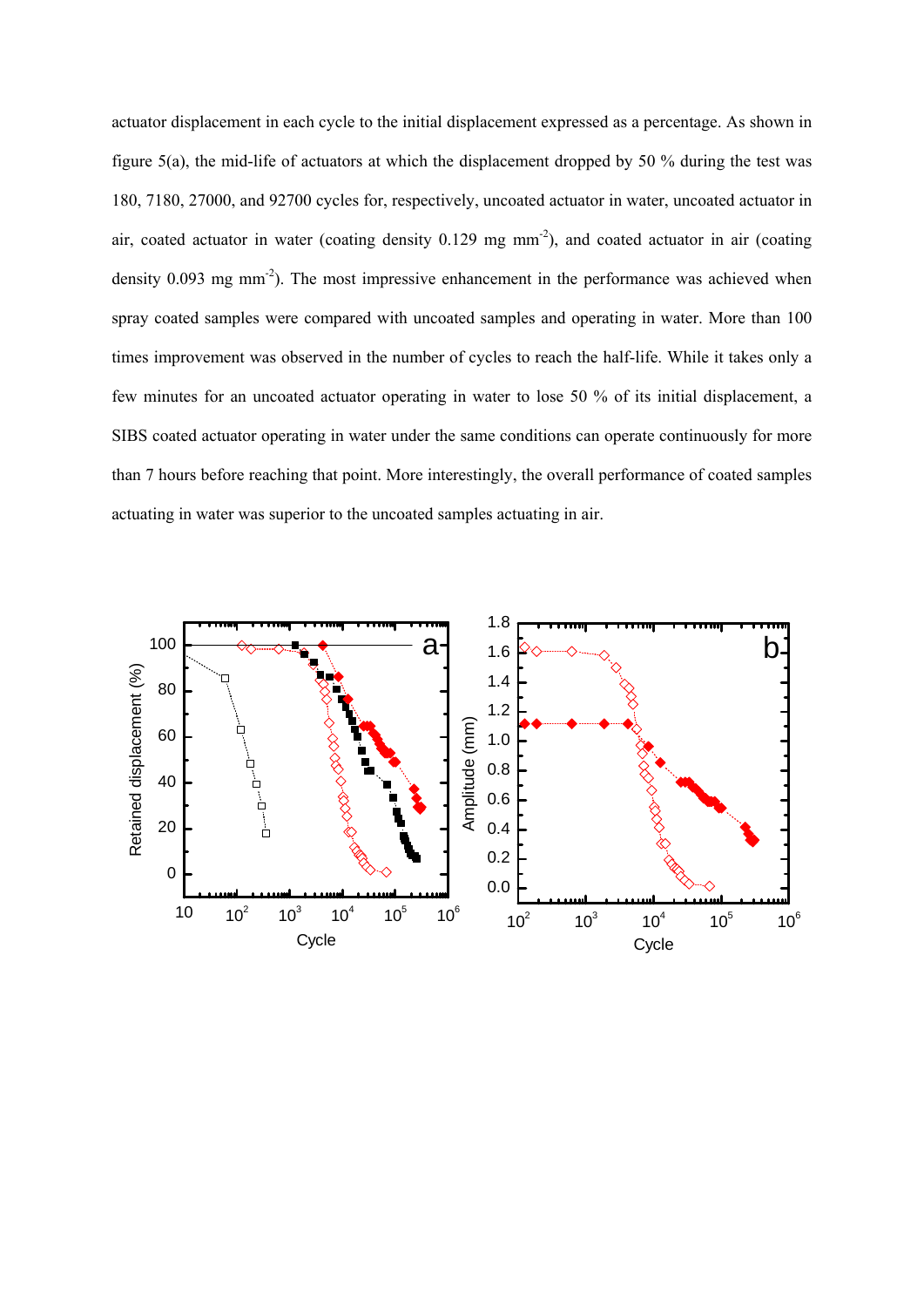

Figure 5. (a) Comparison between performance of coated (filled symbols) and uncoated (open symbols) samples operating in air (diamonds) or in the water (squares). The absolute amplitude of actuation is presented in (b) for samples operating in air. Coating density: 0.129 mg mm-2 (filled squares) and 0.093 mg mm<sup>-2</sup> (filled diamonds). (c) Tip displacement in the initial cycles and after  $10^4$ cycles for coated (filled diamonds) and uncoated (open diamonds) actuators operating in air.

The number of cycles for which no considerable change in displacement amplitude was observed is presented in table 2 for samples with various coating density. The displacement remained at  $\sim$  100 % of the initial displacement for only 30 cycles for the uncoated actuator in water and only 155 cycles for the uncoated actuator in air. The coated samples could be operated to  $4\times10^3$  cycles in air and over  $1 \times 10^3$  cycles in water before the displacement began to deteriorate.

**Table 2.** Number of cycles with no change in actuation displacement.

| Coating density        | Air  | Water  |
|------------------------|------|--------|
| $(mg \text{ mm}^{-2})$ |      |        |
| no coating             | 155  | $<$ 30 |
| 0.033                  | 700  |        |
| 0.093                  | 4200 |        |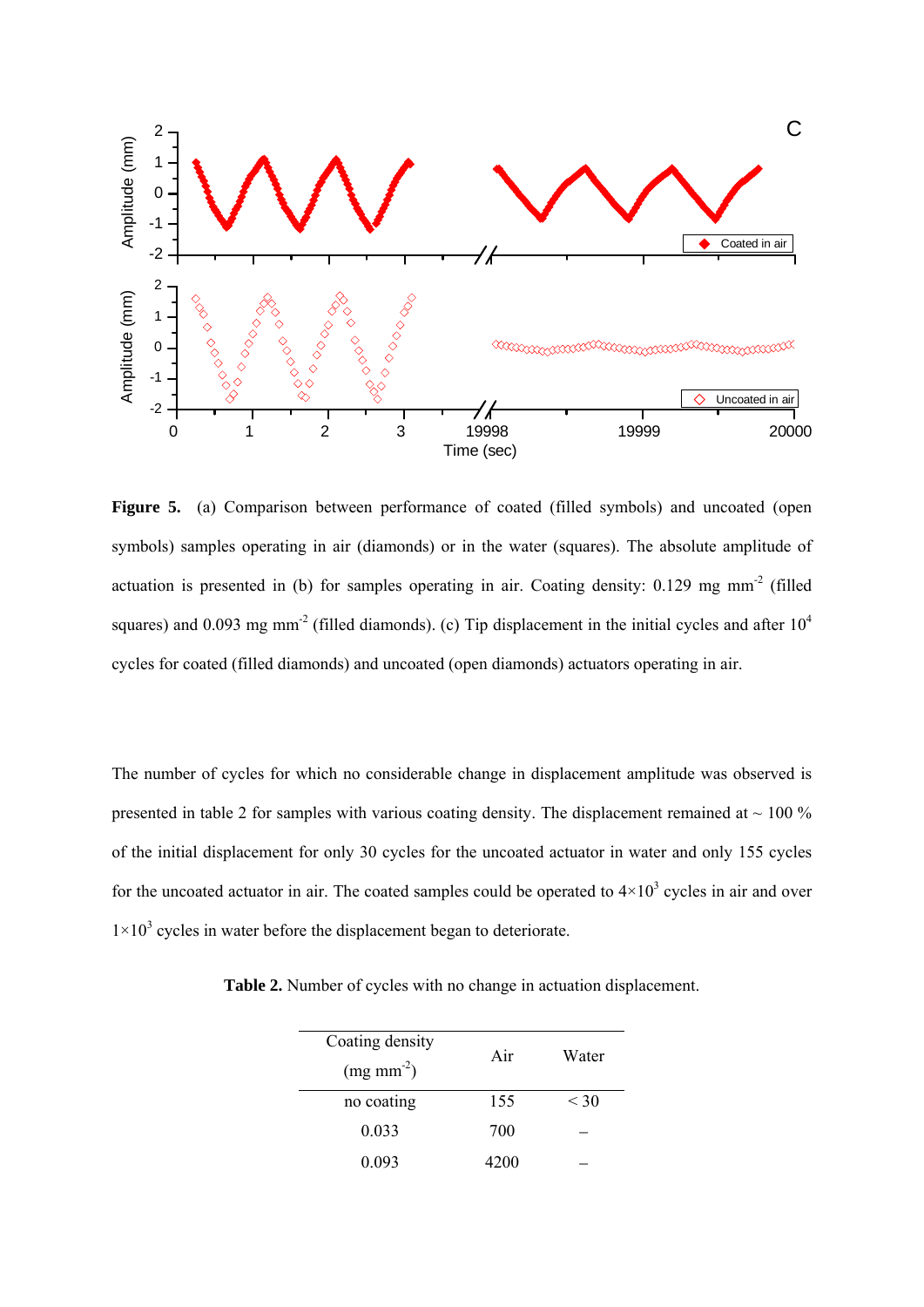| 0.056 | 900  |
|-------|------|
| 0.129 | 1300 |

Of additional interest was the influence of the SIBS coating on the amplitude of actuation. While spray coating significantly improved the operating lifetime of actuators in air and especially in water, the overall actuation amplitude was observed to decrease with increasing coating density. Figure 5(b) and figure 5(c) highlight the effect of coating on the actuation amplitude of bender actuators operating in air. By introducing a layer of coating the initial actuation amplitude decreased from  $\sim 1.6$  mm for the uncoated actuator to  $\sim$  1.1 mm for the coated sample. However, over a longer period of time the bending amplitude of the coated actuator was larger and remained more consistent compared with the uncoated actuator. After 10<sup>4</sup> cycles, the amplitude of uncoated sample was  $\sim 0.55$  mm while the coated sample was actuating with 0.9 mm amplitude. The measured displacement also decreased with increasing coating thickness as shown in figure 6.

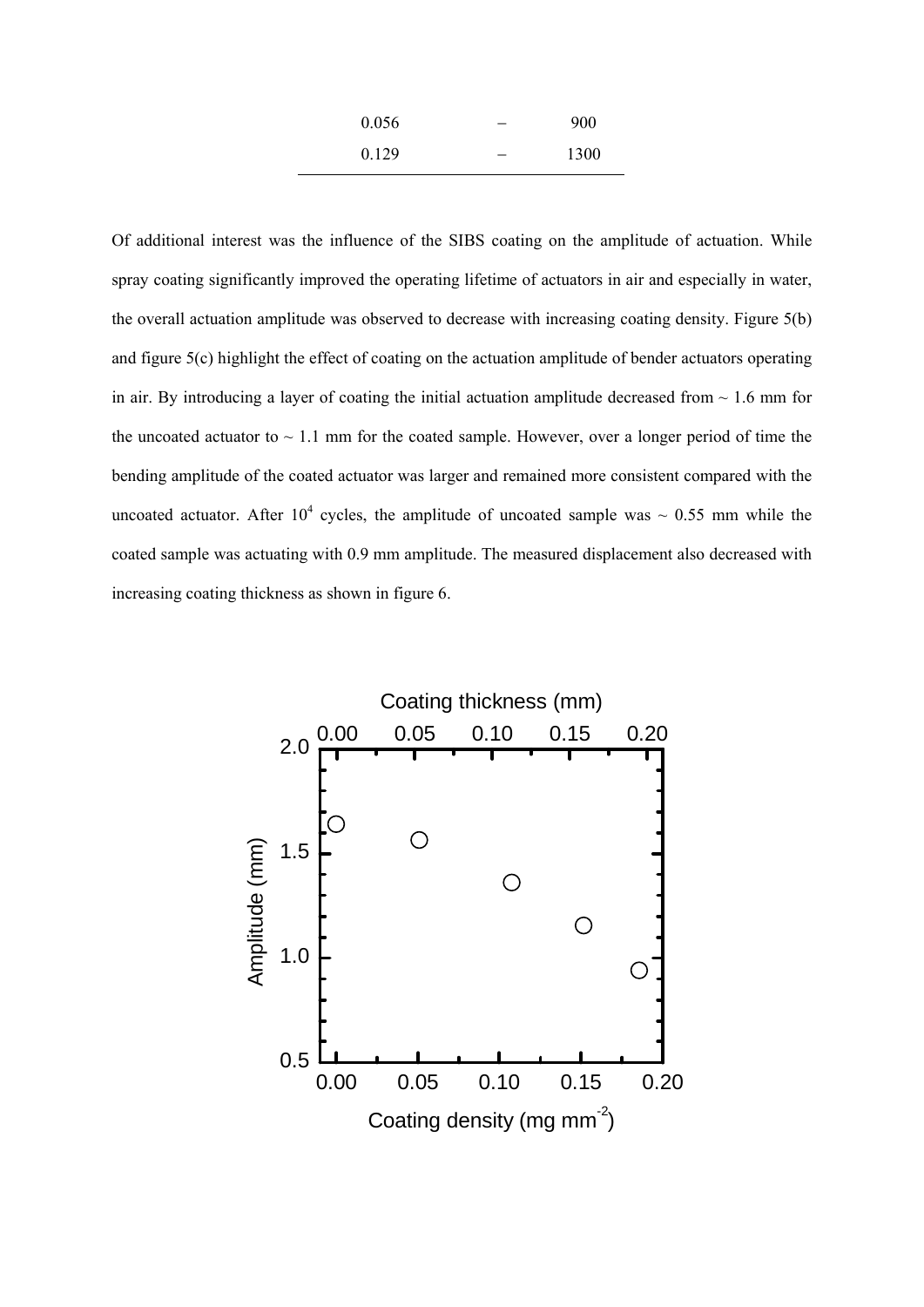**Figure 6.** Actuation amplitude at different coating density (coating thickness). Test was carried out in air (-1 to +1 V, 1 Hz). Actuator dimension: 29 mm  $\times$  5.7 mm  $\times$  0.162 mm.

To understand the effect of the SIBS coating on the bending behaviour of tri-layer actuators, it is important to note that during spray coating thickness, mass, apparent modulus and overall flexural stiffness of actuators will be affected. The flexural stiffness of samples was measured by treating the actuators as a cantilever where the damped harmonic oscillator formula is applicable [25–27]:

$$
k = \frac{F}{\delta} = (\omega^2 + \gamma^2)m \tag{1}
$$

where, k is spring constant (a measure of flexural stiffness), F is applied force,  $\delta$  is cantilever deflection,  $\omega$  is cantilever oscillation frequency,  $\gamma$  is the damping factor, and m is mass of cantilever (increasing with coating). To measure  $k$  as a function of coating thickness, actuators with different coating density were manually deflected and then released while their harmonic oscillation was recorded using the laser sensor. The period of oscillation of the cantilever  $T_d$  was calculated from:

$$
T_d = \frac{2\pi}{\omega} \qquad (2)
$$

The damping factor was determined by the amplitude of successive oscillations using:

$$
Amplitude Ratio = e^{-\gamma T_d} \tag{3}
$$

By using equations  $1-3$ , k can be expressed as a function of coating density and coating thickness (figure 7), and measurements show that  $k$  increases considerably with increasing coating thickness. Hence, the observed decrease in amplitude of actuation as coating thickness increases (figure 6) can be attributed to the increase in the total flexural stiffness of the actuator when a thicker coating was applied. Under the same applied potential the bending force  $F$  generated by the actuator is assumed to remain constant. As shown from the first part of equation 1 the deflection of actuator  $\delta$  will decrease as  $k$  increases.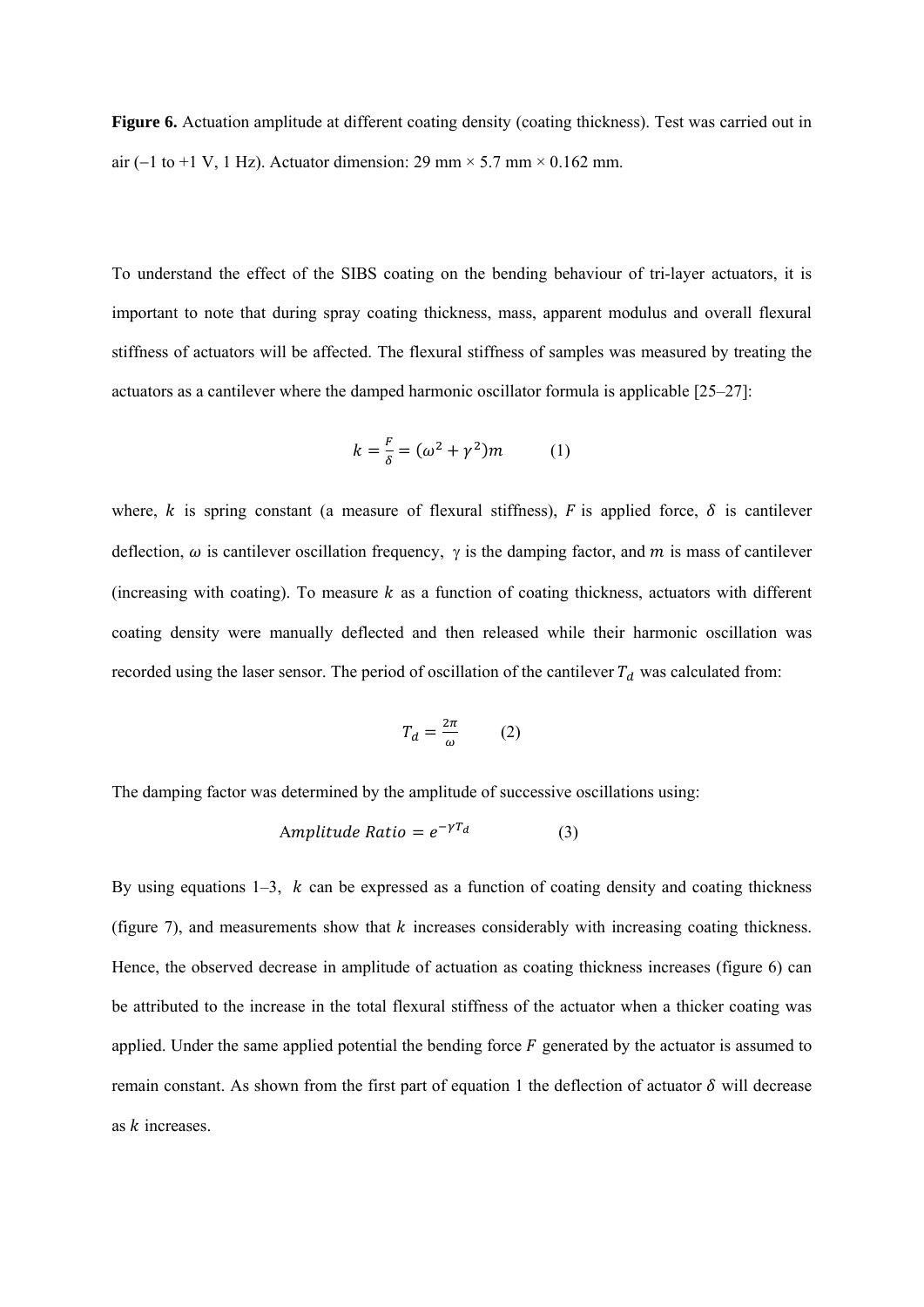

**Figure 7.** *k* as a function of coating density (coating thickness).



Figure 8. Total apparent modulus of actuators with different coating density (coating thickness). The dotted line represents predicted  $E_t$  based on  $E_{\rm SIBS}$ =25 MPa.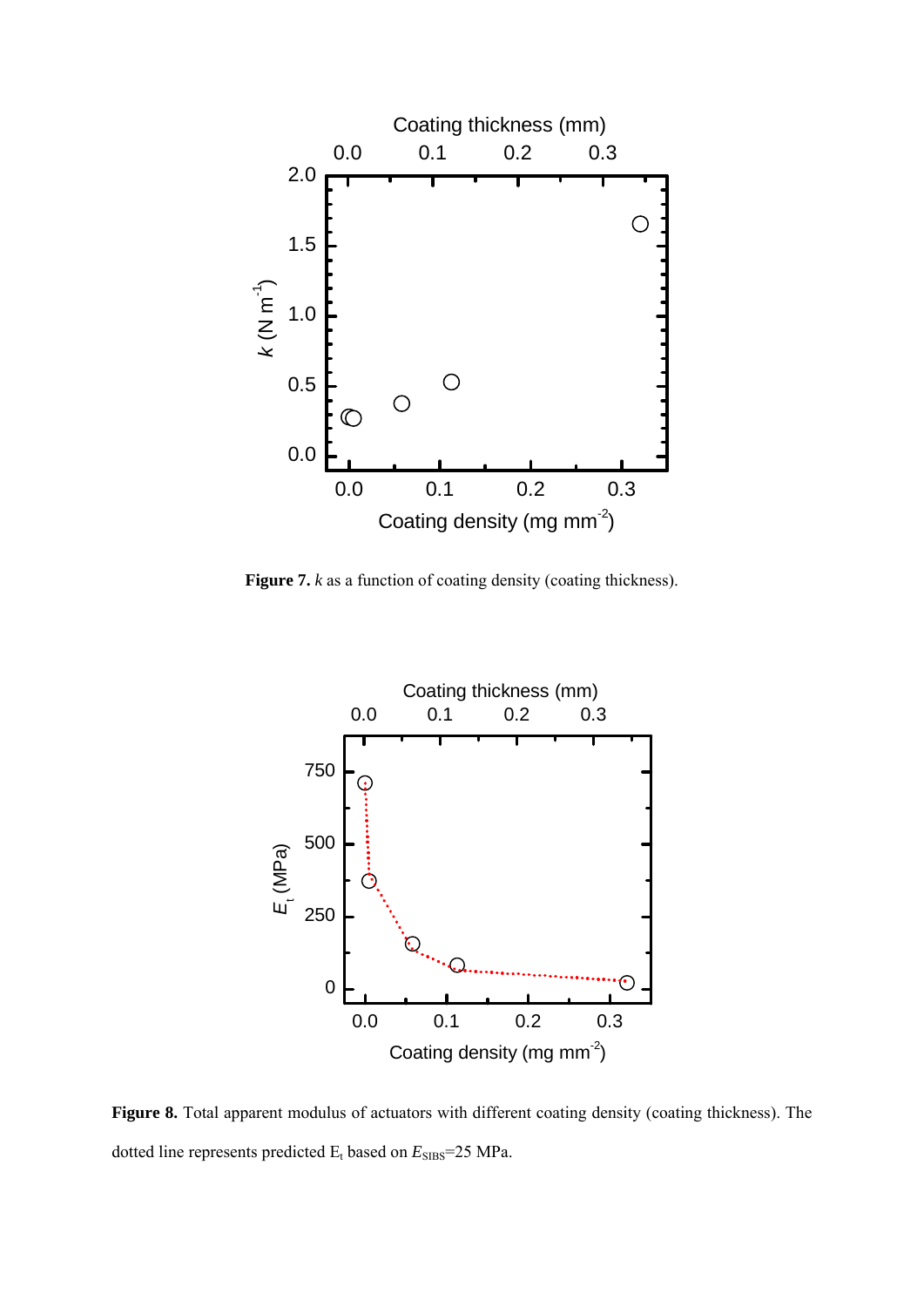It is of interest to investigate whether the observed increase in stiffness is dominated by the thickness factor or an enhancement in modulus of coated actuators. The total apparent modulus of coated actuators  $E_t$  when treated as a cantilever can be related to  $k$  using beam mechanics [28]:

$$
E_t = \frac{4l_t^3 k}{w_t h_t^3} \tag{4}
$$

here,  $l_t$ ,  $w_t$ , and  $h_t$  are the coated actuator total length, width and height. Interestingly, by adding thicker SIBS coatings onto the actuators,  $E_t$  decreased considerably (figure 8). For uncoated actuators, the calculated flexural modulus ( $\sim$  712 MPa) was within the range previously reported in the literature [3].  $E_t$  is a combination of PPy bending middle layer and SIBS coatings moduli ( $E_b$  and  $E_{SIBS}$ , respectively). On the other hand, the flexural rigidity of a laminated cantilever made of multi layers of materials can be expressed in the form of flexural rigidity of each element:

$$
E_t I_t = \sum_i E_i I_i \tag{5}
$$

where  $E_i$  is modulus and  $I_i$  is area moment of inertia for each individual element with respect to the neutral axis [20]. A similar approach was successfully used to model uncoated PPy benders [24], but here we treat the PPy tri-layer as if it were a homogeneous material. In the present study, equation 5 can be rewritten for coated actuators as:

$$
E_t I_t = E_b I_b + 2 E_{SIBS} I_{SIBS}
$$
 (6a)

$$
I_t = \frac{w_t h_t^3}{12} \tag{6b}
$$

$$
I_b = \frac{w_b h_b^3}{12} \tag{6c}
$$

$$
I_{SIBS} = \frac{w_t (h_t - h_b)^3}{96} + \frac{w_t (h_t - h_b)(h_t + h_b)^2}{32} \quad (6d)
$$

again,  $w$  and  $h$  are width and height. Indexes  $t$  and  $b$  represent total width and height of coated actuators as a whole and those of PPy-PVDF bending middle layer, respectively (figure 9). The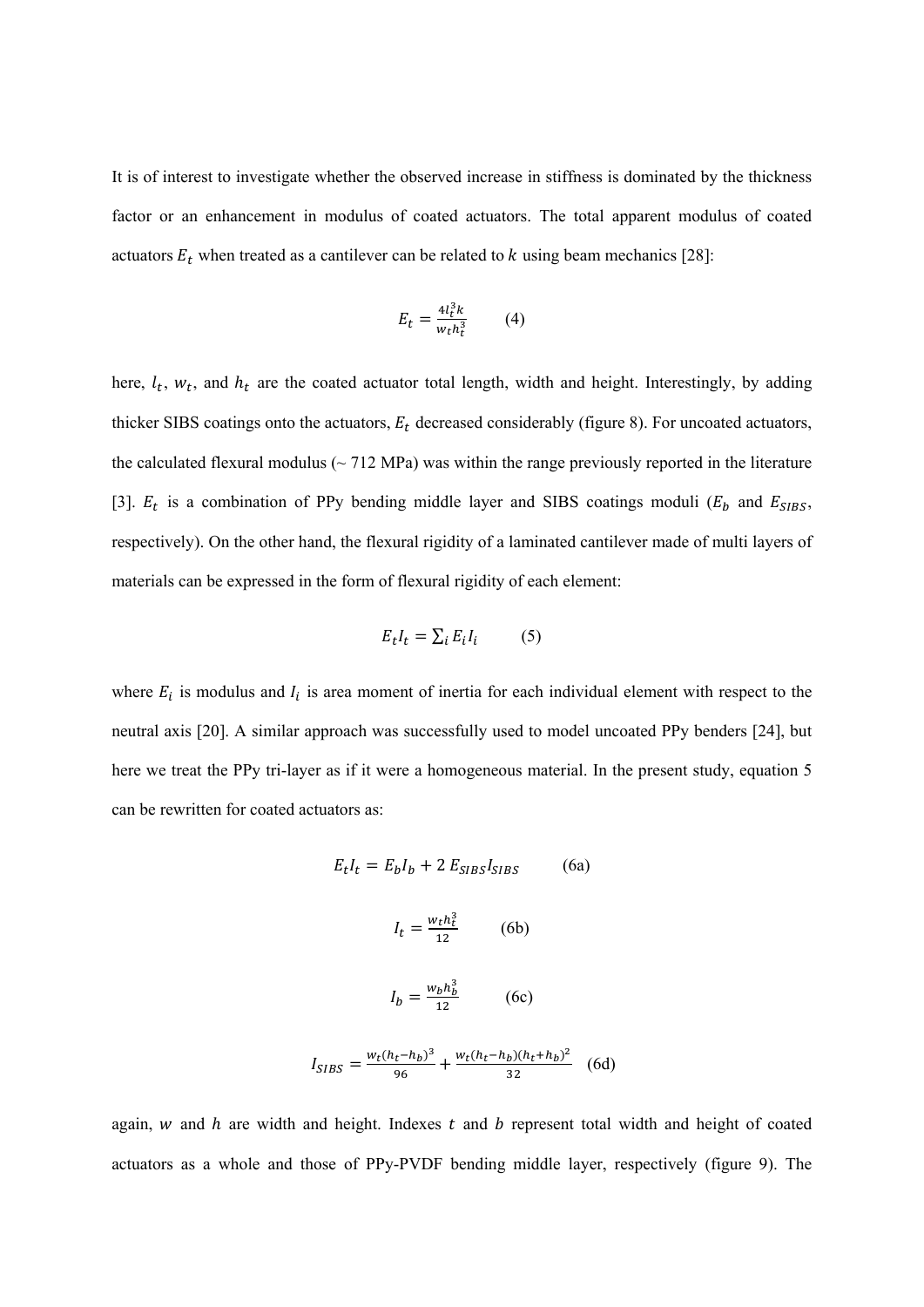parallel axis theorem is used to calculate the moment of area of the SIBS layer with respect to the neutral axis. In equations 6,  $h_t$  increases with coating thickness, while  $E_b$  and  $E_{SIBS}$  remain constant. Consequently, the apparent modulus of the coated actuator  $(E_t)$  decreases with increasing coating thickness, as presented in figure 8. By calculating  $E_t$  from equation 4 and using equations 6, the Young's modulus of SIBS  $E_{SIBS}$  was calculated to be approximately 25 MPa (dotted line in figure 8). Flexural modulus of a cast SIBS film was directly measured using the above resonance technique, and found to be 12 MPa, which is in the same order of magnitude as the calculated value. However, it is important to note that although made from the same material, the spray coated SIBS might have a different structure compared to the cast film.



**Figure 9.** Schematic representation of an actuator (A) in operation. Actuator curvature is part of a circle (B) with radius R. Actuator is modelled as a multi-layer cantilever, made of two outer layers of coating (C), and a middle layer of PPy-PVDF bender (D).

The radius of curvature of bending actuators has been modelled previously (for example see ref. 21). By assuming that this curvature is part of a circle with its centre located on the Y axis as shown in figure 9, the coordination of actuator curvature was calculated as a function of coating thickness and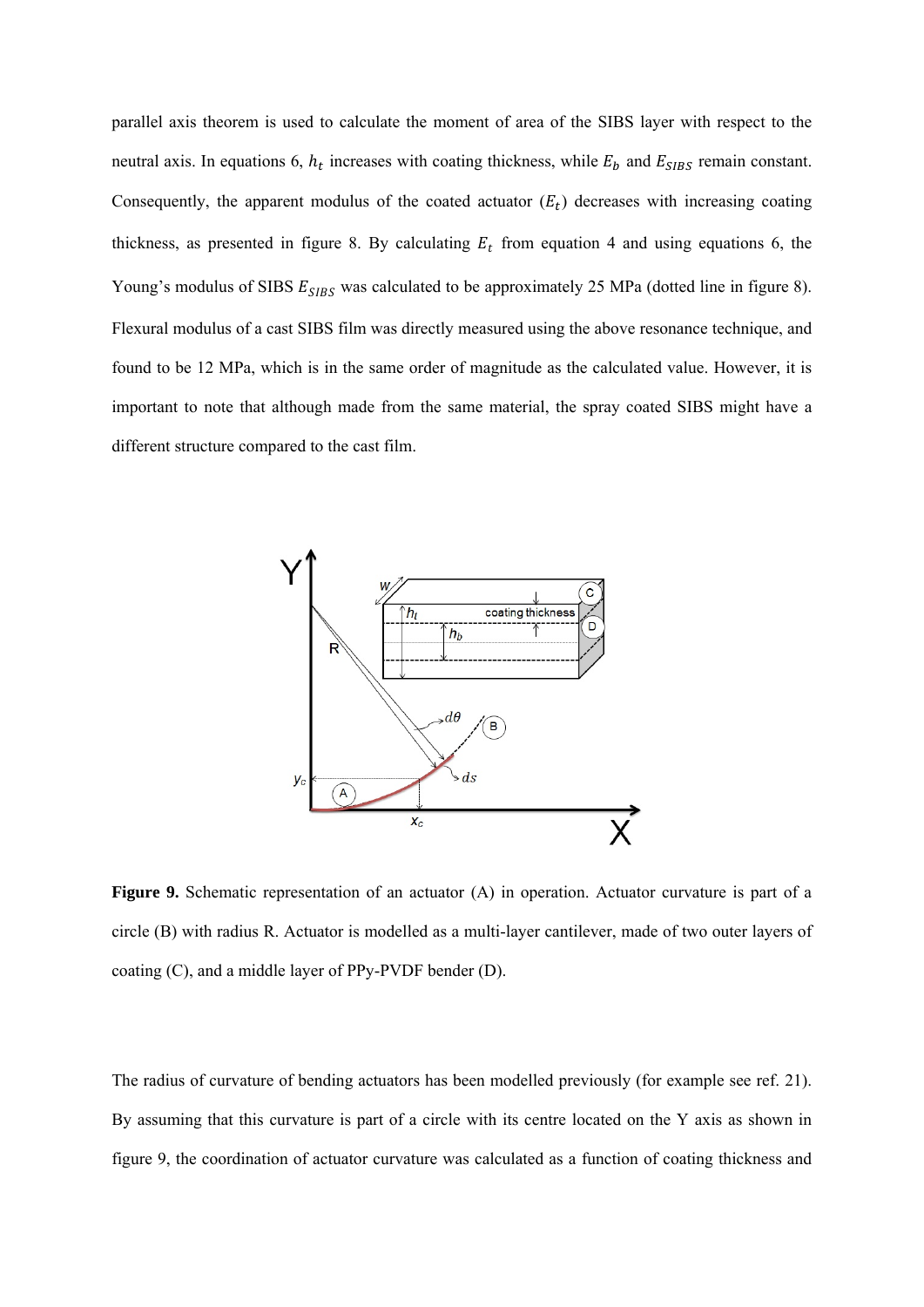coating density. Under the steady state condition, the induced bending moment  $M$  of the bending actuator correlates with applied voltage, capacitance and the geometry of the system [21]. From beam mechanics bending moment can be expressed as [20]:

$$
M = \frac{d\theta}{ds} \sum_{i} E_{i} I_{i} \tag{7}
$$

here  $d\theta/ds$  is beam curvature (figure 9), and can be rearranged into the expression for beam curvature coordinates (see Supporting Information):

$$
\frac{d\theta}{ds} = \frac{\frac{d^2y}{dx^2}}{1 + \left(\frac{dy}{dx}\right)^2} \tag{8}
$$

Using equations 6, 7, and 8 actuator displacement  $y_c$  was calculated for a given horizontal position  $x_c$ , for different coating thickness. (More details on estimating displacement are available in the Supporting Information.) The results were compared with experimentally measured displacements from figure 6 and presented in figure 10. Excellent agreement between the calculated and measured values was obtained.

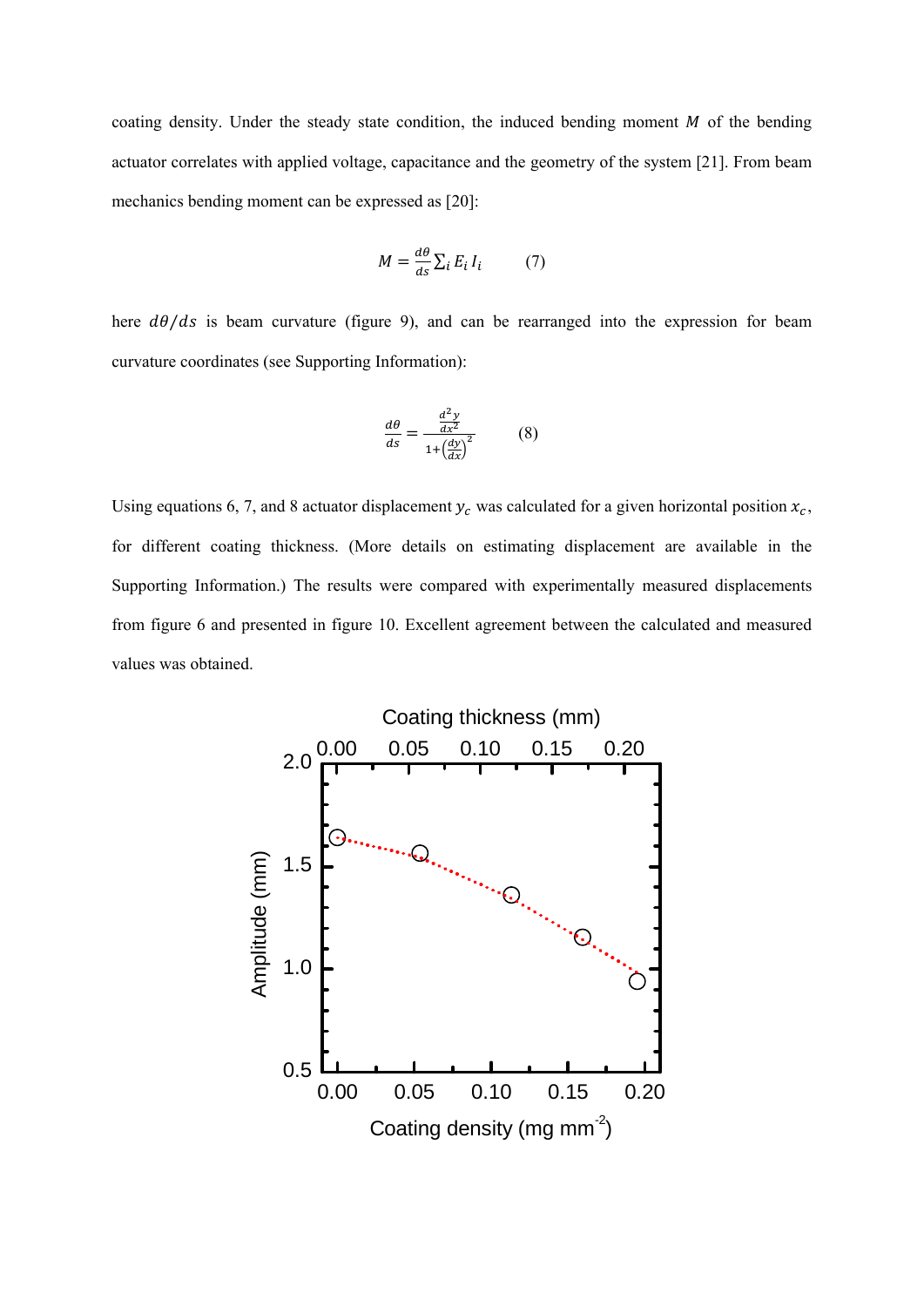**Figure 10.** Comparison between experimental data (circles) and the model (dotted line) at different coating thicknesses. Actuator dimension: 29 mm  $\times$  5.7 mm  $\times$  0.162 mm.

| Coating     | Modulus   | Amplitude loss |
|-------------|-----------|----------------|
| material    | (MPa)     | $(\%)$         |
| $P-PVC^a$   | 10 [29]   | 67             |
| <b>SIBS</b> | $12 - 25$ | $7.9 - 14.6$   |
| $EVA^b$     | 50 [30]   | 25.6           |
| <b>PS</b>   | 3000 [29] | 95.5           |

**Table 3.** Predicted loss in amplitude for various polymer coatings with different modulus. Actuator geometry is the same as in figure 10. Coating thickness is 0.1 mm in all cases.

<sup>a</sup> plastisized poly(vinylchloride)<sup>b</sup> poly(ethylene vinyl acetate)

Since spray coating is a versatile technique for coating a substrate with different polymer materials, the above model can be used to predict the decrease in amplitude of actuators coated with different polymers as a function of their coating thickness. Table 3 lists the percentage loss in amplitude of an actuator coated with 4 specified polymers with a coating thickness of 0.1 mm. Polymers listed in table 3 were chosen as examples of those resistant in propylene carbonate, and covering a wide range of modulus. As expected the modulus of the coating material has a large impact on displacement amplitude.

### **4. Conclusions**

Spray coating was demonstrated to be an effective technique for encapsulation of PPy bending actuators. SIBS was used as a biocompatible thermoplastic elastomer with notable resistance against small molecules diffusion to spray coat tri-layer actuators. SIBS coated actuators exhibited a considerable enhanced performance in air and when immersed in water, with more than 100 times improvement in actuator half-life when operating in water. A simple model was derived to predict the change in actuator bending amplitude caused by the coating layer. The encapsulation of PPy actuators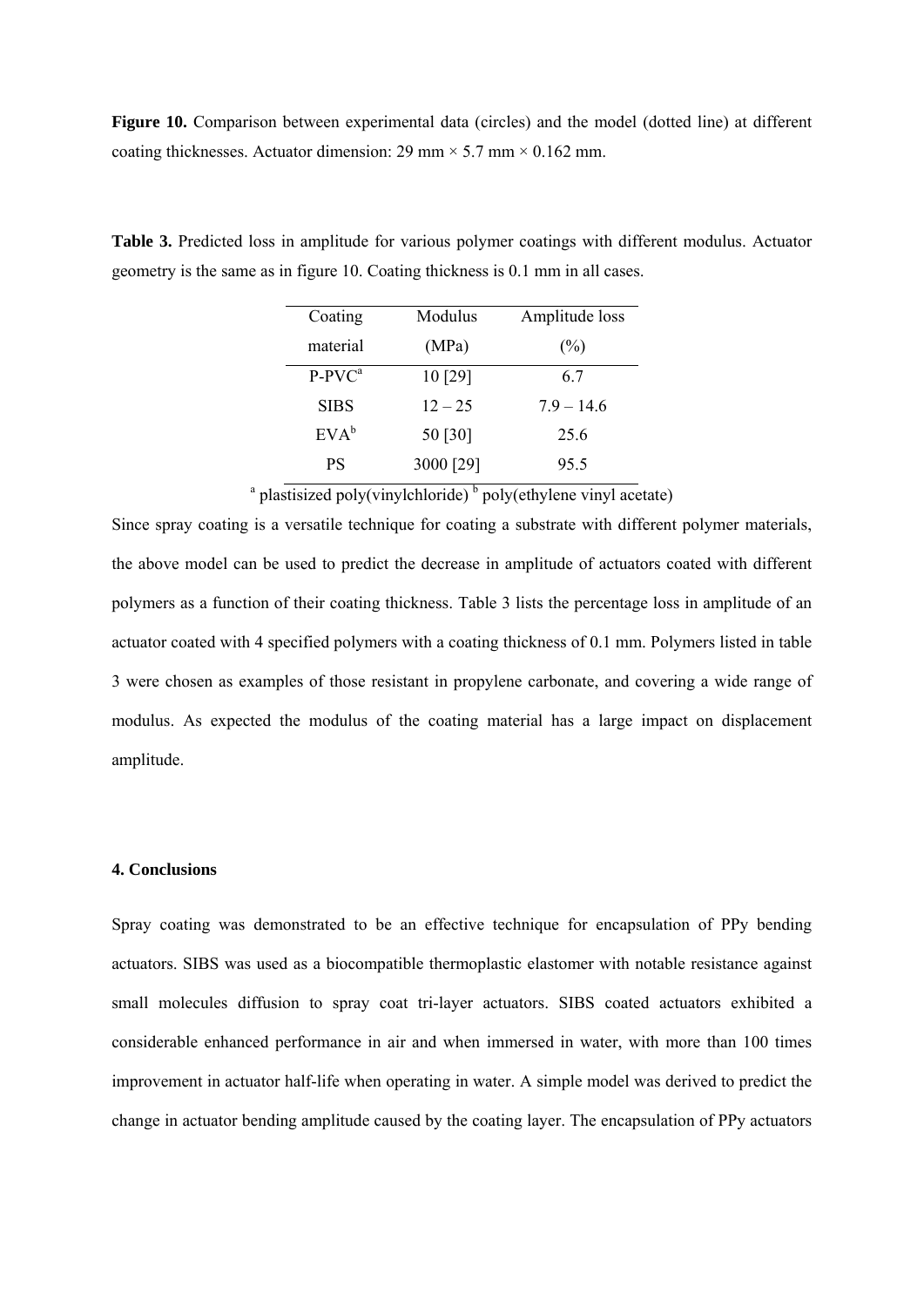resulted in extended lifetimes in both aqueous solutions and air which broadening the application of conjugated polymer actuators in biomedical and naval applications.

### **Acknowledgement**

The authors thank the Australian Research Council for financial support through the Centres of Excellence, Linkage Infrastructure and Fellowship programs and the authors also acknowledge use of the facilities and the assistance of Tony Romeo at the UOW Electron Microscopy Centre.

### **References**

[1] Smela E 2005 Conjugated polymer actuators for biomedical applications *Adv. Mater.* **15** 481–94.

[2] Immerstrand C, Holmgren-Peterson K, Magnusson K-E, Jager E, Krogh M, Skoglund M, Selbing A, Inganäs O 2002 Conjugated-polymer micro- and milliactuators for biological applications *MRS Bulletin* **27** 461–64.

[3] Madden J D W, Vandesteeg N A, Anquetil P A, Madden P G A, Takshi A, Pytel R Z, Lafontaine S R, Wieringa P A, Hunter I W 2004 Artificial muscle technology: physical principle and naval prospects *IEEE J. Ocean. Eng.* **29** 706–28.

[4] Otero T F, Angulo E, Rodríguez J, Santamaría C 1992 Electrochemomechanical properties from a bilayer: polypyrrole/non-conducting and flexible material – artificial muscle *J. Electroanal. Chem.* **341** 369–75.

[5] Pei Q, Inganas O, Lundstrom I 1993 Bending bilayer strips built from polyaniline electrochemical muscles *Smart Mater. Struct.* **2** 1–6.

[6] Jager E W H, Smela E, Inganäs O 2000 Microfabricating conjugated polymer actuators *Science* **290** 1540–45.

[7] Kaneto K, Kaneko M, Min Y, MacDiarmid A G 1995 "Artificial muscle": electrochemical actuators using polyaniline films *Synth. Met.* **71** 2211–12.

[8] Sansiñena J M, Olazábal V, Otero T F, Polo da Fonseca C N, De Paoli M-A 1997 A solid artificial muscle based on polypyrrole and a solid polymeric electrolyte working in air *Chem. Comm.* 2217–18.

[9] Baughman R H 1996 Conducting polymer artificial muscles *Synth. Met.* **78** 339–53.

[10] Madden J D, Cush R A, Kanigan T S, Hunter I W 2000 Fast contracting polypyrrole actuators, *Synth. Met.* **113** 185–92.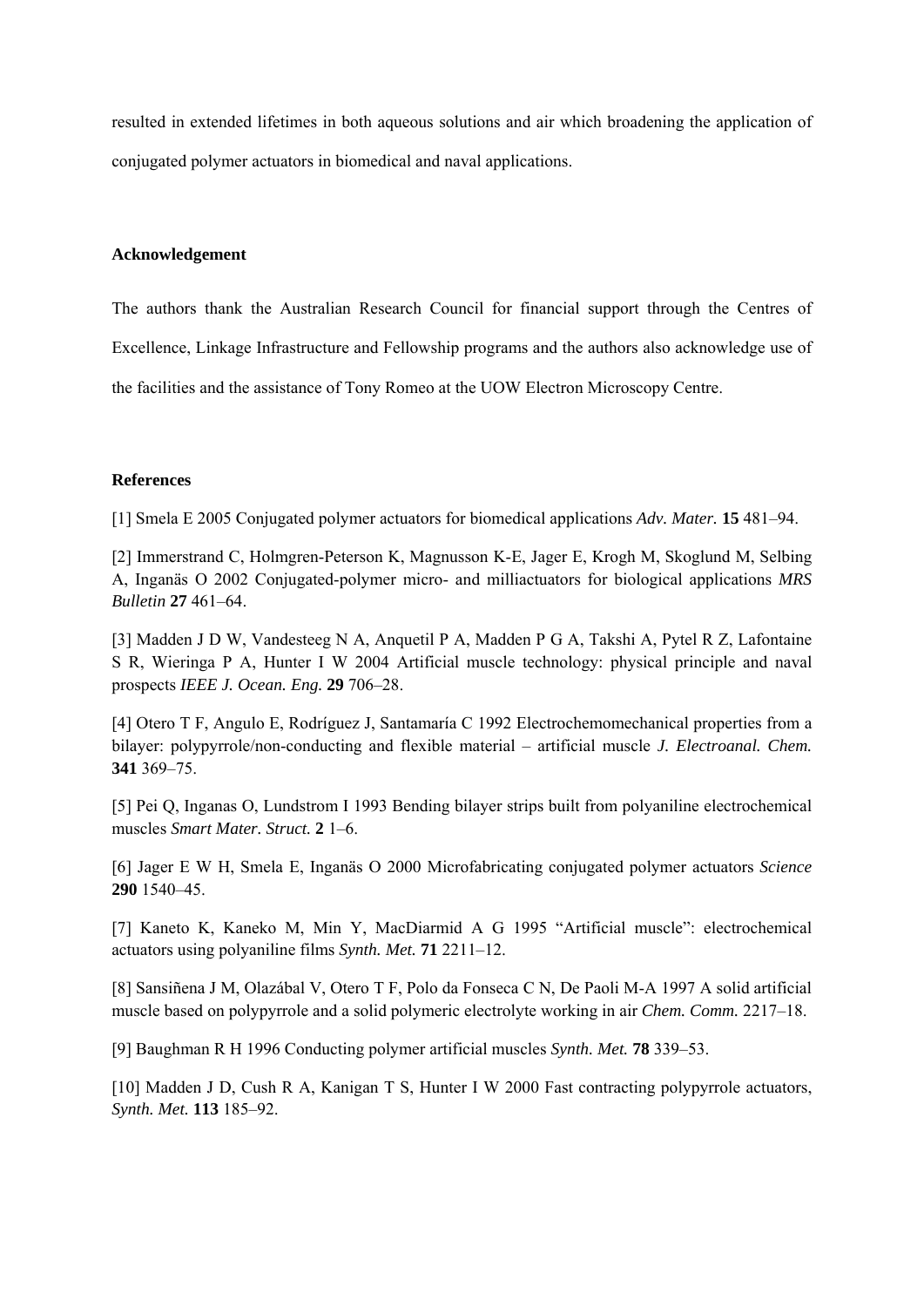[11] Shoa T, Madden J D, Munce N R, Yang V X D 2009 Steerable catheters in: *Biomedical Applications of Electroactive Polymer Actuators* ed F Carpi, E Smela (John Wiley & Sons: Sussex) 229–46.

[12] Mazzoldi A, De Rossi D 2000 Conductive-polymer-based structure for a steerable catheter *Proc. SPIE* **3987** 273–80.

[13] Fay C, Lau K-T, Beirne S, Conaire C Ó, McGuinness K, Corcoran B, O'Connor N E, Diamond D, McGovern S, Coleman G, Shepherd R, Alici G, Spinks G, Wallace G 2010 Wireless aquatic navigator for detection and analysis (WANDA) *Sens. Actuators B* **150** 425–35.

[14] Zhou D, Wallace G G, Spinks G M, Liu L, Cowan R, Saunders E, Newbold C 2003 Actuators for the cochlear implant *Synth. Met.* **135–136** 39–40.

[15] Lu W, Fadeev A G, Qi B, Smela E, Mattes B R, Ding J, Spinks G M, Mazurkiewicz J, Zhou D, Wallace G G, MacFarlane D R, Forsyth S A, Forsyth M 2002 Use of ionic liquids for π-conjugated polymer electrochemical devices *Science* **297** 983–87.

[16] Ding J, Liu L, Spinks G M, Zhou D, Wallace G G, Gillespie J 2003 High performance conducting polymer actuators utilising a tubular geometry and helical wire interconnects *Synth. Met.* **138** 391–98.

[17] Zhou D, Spinks G M, Wallace G G, Tiyapiboonchaiya C, MacFarlane D R, Forsyth M, Sun J 2003 Solid state actuators based on polypyrrole and polymer-in-ionic liquid electrolytes *Electrochim. Acta* **48** 2355–59.

[18] Madden J D, Cush R A, Kanigan T S, Brenan C J, Hunter I W 1999 Encapsulated polypyrrole actuators *Synth. Met.* **105** 61–64.

[19] McGovern S, Alici G, Truong V-T, Spinks G 2009 Finding NEMO (novel electromaterial muscle oscillator): a polypyrrole powered robotic fish with real-time wireless speed and directional control *Smart Mater. Struct.* **18** 095009.

[20] McGovern S T, Abbot M, Emery R, Alici G, Truong V-T, Spinks G M, Wallace G G 2010 Evaluation of thrust force generated for a robotic fish propelled with polypyrrole actuators *Polym. Int.* **59** 357–64.

[21] Pinchuk L, Wilson G J, Barry J J, Schoephoerster R T, Parel J-M, Kennedy J P 2008 Medical applications of poly(styrene-*block*-isobutylene-*block*-styrene) ("SIBS") *Biomaterials* **29** 448–60.

[22] Boyd R H, Krishna Pant P V 1991 Molecular packing and diffusion in polyisobutylene *Macromolecules* **24** 6325–31.

[23] Van Krevelen D W, Hoftyzer P J 1969 Prediction of polymer density *J. Appl. Polym. Sci.* **13** 871–81.

[24] Alici G, Mui B, Cook C 2006 Bending modelling and its experimental verification for conducting polymer actuators dedicated to manipulation applications *Sens. Actuators A* **126** 396–404.

[25] Wu Y, Alici G, Spinks G M, Wallace G G 2006 Fast trilayer polypyrrole bending actuators for high speed applications *Synth. Met.* **156** 1017–22.